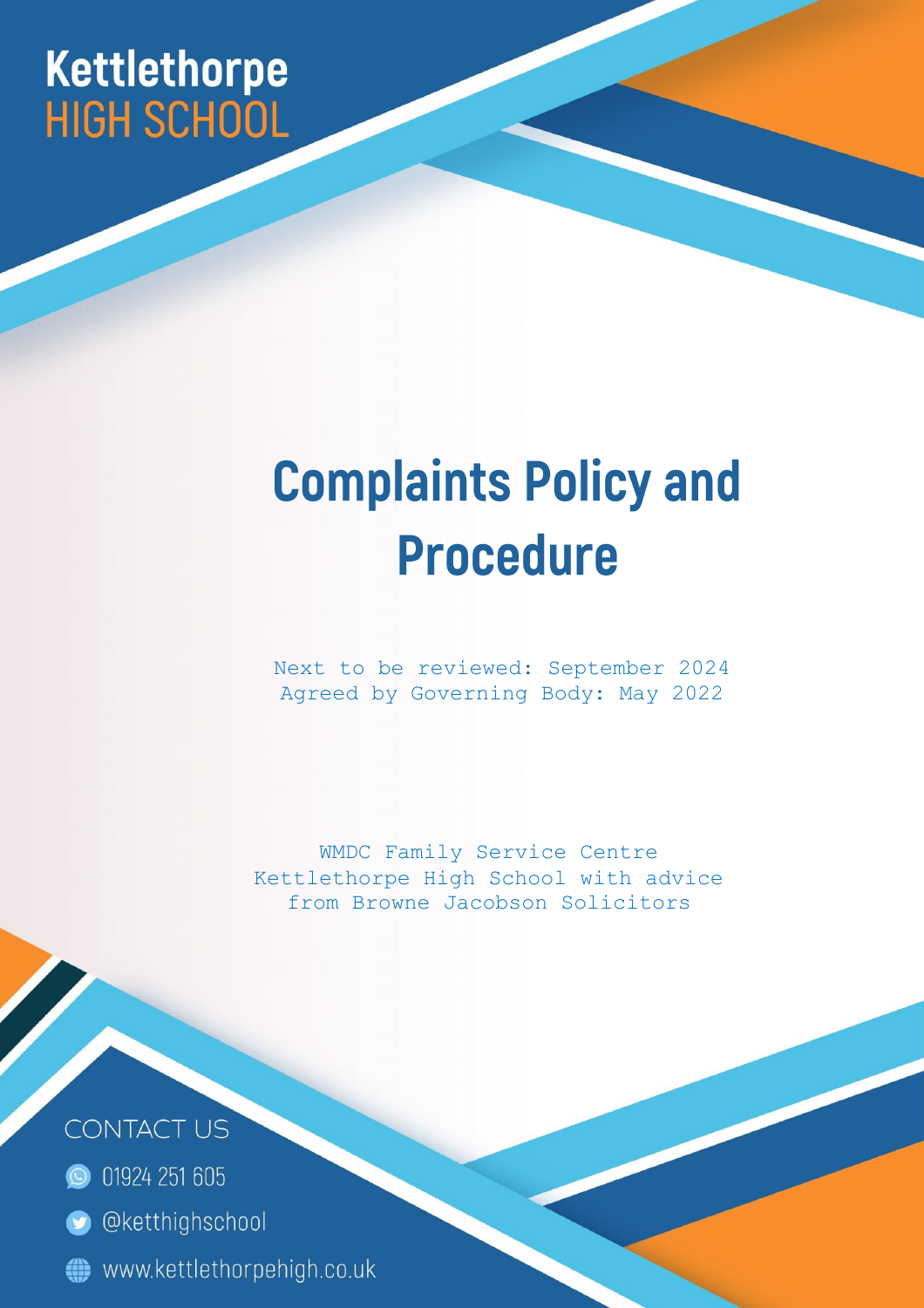## CONTENT

A model procedure for dealing with general complaints (flow chart).

A model complaints procedure for schools;

Introduction

General Principles

The First Stage – dealing with the informal complaint and concerns.

The Second Stage – formal consideration by the Headteacher (or other appropriate person).

The Third Stage (Appeal) – consideration by a Complaints Committee of the Governing Body.

Further action

Unreasonably persistent complainants

Appendix 1: A Model Procedure for the Conduct of a Complaint Hearing at Stage 3

Appendix 2: Procedure for dealing with unreasonably persistent complainants.

Appendix 3: A suggested approach for dealing with complaints against Governors and

other related matters. Appendix 3 also incorporates the following appendices:

Appendix A: A Code of Conduct for Governors;

Appendix B: Suspension of Governors; and

Appendix C: Restrictions Preventing People from Becoming a Parent Governor.

Please Note: The revised Governors' Guide to the Law, published by the Department for Education (DfE) in May 2012, indicates that the School Governance (Constitution) (England) Regulations 2012, which come into effect on 1 September 2012, may have a direct bearing on current governing body powers, duties and procedures. Should any of these changes impact on the contents of this document, this will be communicated to schools via an updated policy.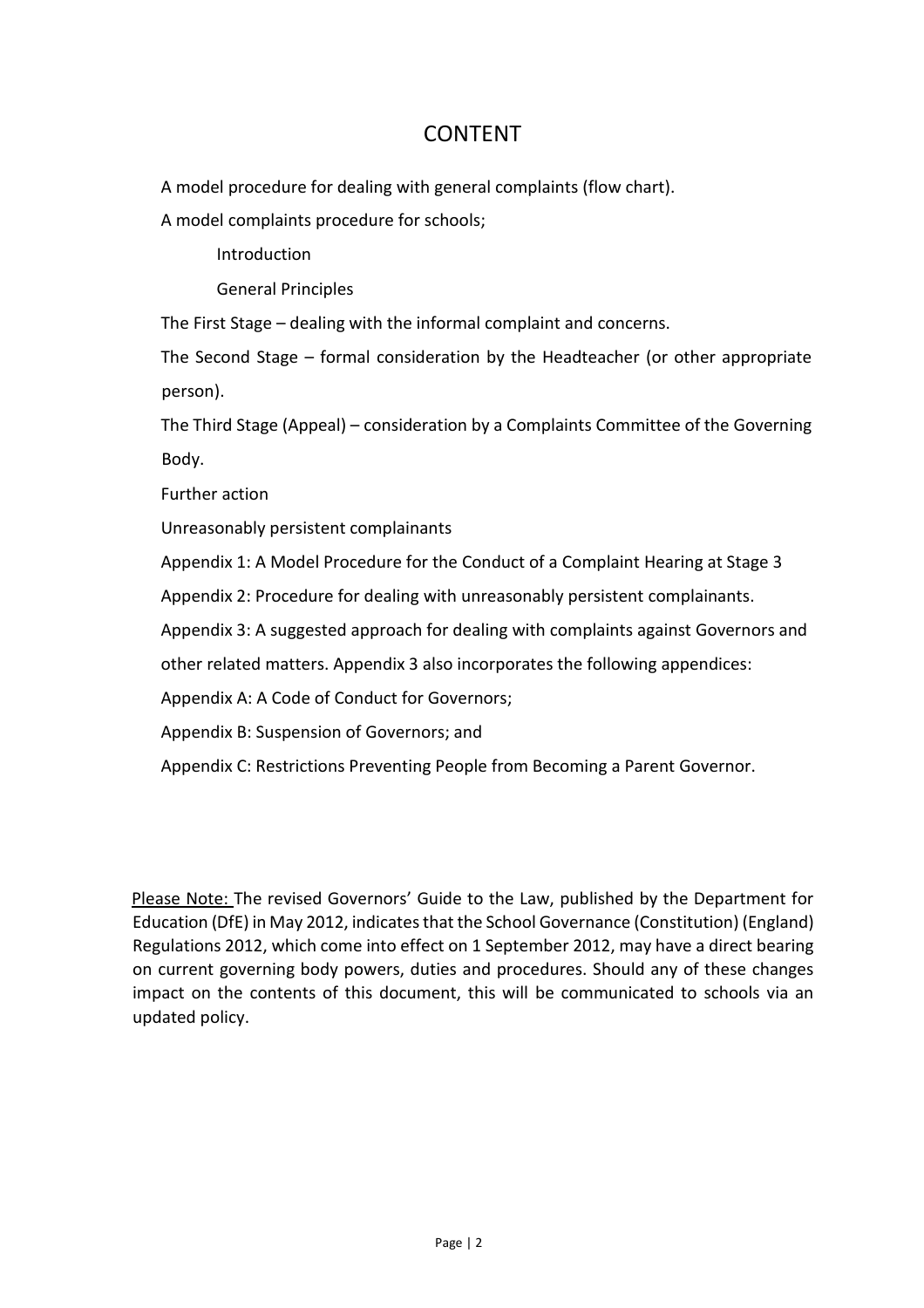## A MODEL PROCEDURE FOR DEALING WITH GENERAL COMPLAINTS

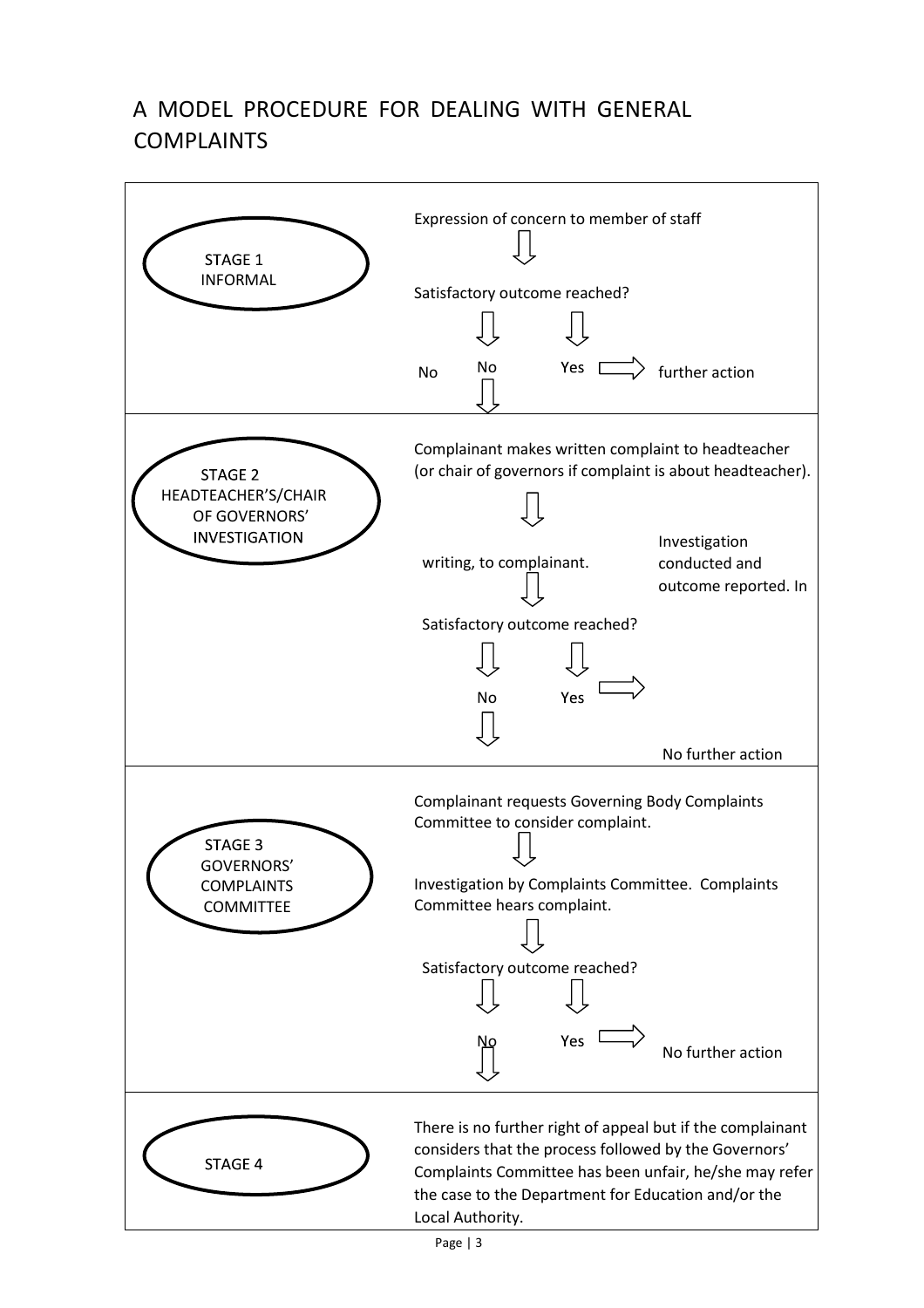## Introduction

School Governing Bodies are under a duty to establish a procedure for dealing with general complaints relating to aspects of the school and to ensure these are publicised to parents and others.

This model procedure is intended to be a good practice guide that will apply to most general complaints received by schools. However, some complaints are subject to separate statutory procedures instead of the general complaints procedure:

| Delivery of the national curriculum,<br>religious education or collective<br>worship | Governors agreed complaints procedure<br>applies but complainant has further right<br>of appeal to Local Authority (LA)                                                      |
|--------------------------------------------------------------------------------------|------------------------------------------------------------------------------------------------------------------------------------------------------------------------------|
| Complaint by member of school staff                                                  | School grievance procedure                                                                                                                                                   |
| Pupil exclusion                                                                      | Right to make representations about fixed<br>term exclusions to Governors' Pupil<br>Discipline Committee. Right of appeal to<br>independent panel for permanent<br>exclusion |
| Admission to school                                                                  | LA policy on school admissions with right<br>of appeal to independent panel if<br>admission refused                                                                          |
| Child protection                                                                     | LA child protection procedures apply -<br>contact Lead Officer for Child Protection                                                                                          |
| Statements of Special<br><b>Educational Needs</b>                                    | LA statutory assessment procedures apply<br>if parent requests a statement. Right of<br>appeal to independent SEN Tribunal                                                   |
| Complaint against a Governor                                                         | Please see Appendix C of this document                                                                                                                                       |

## General Principles

- The aim of these guidelines is to balance the rights and responsibilities of pupils, parents and school staff and to recognise that responsibilities rest with each of these.
- Any complaint raised needs to be treated seriously and courteously and given the time necessary for the complainant to feel that the matter has been dealt with properly. It is important that the complainant has confidence in these procedures and knows that the matter will be impartially investigated.
- The complaints procedure should be easily accessible and well publicised.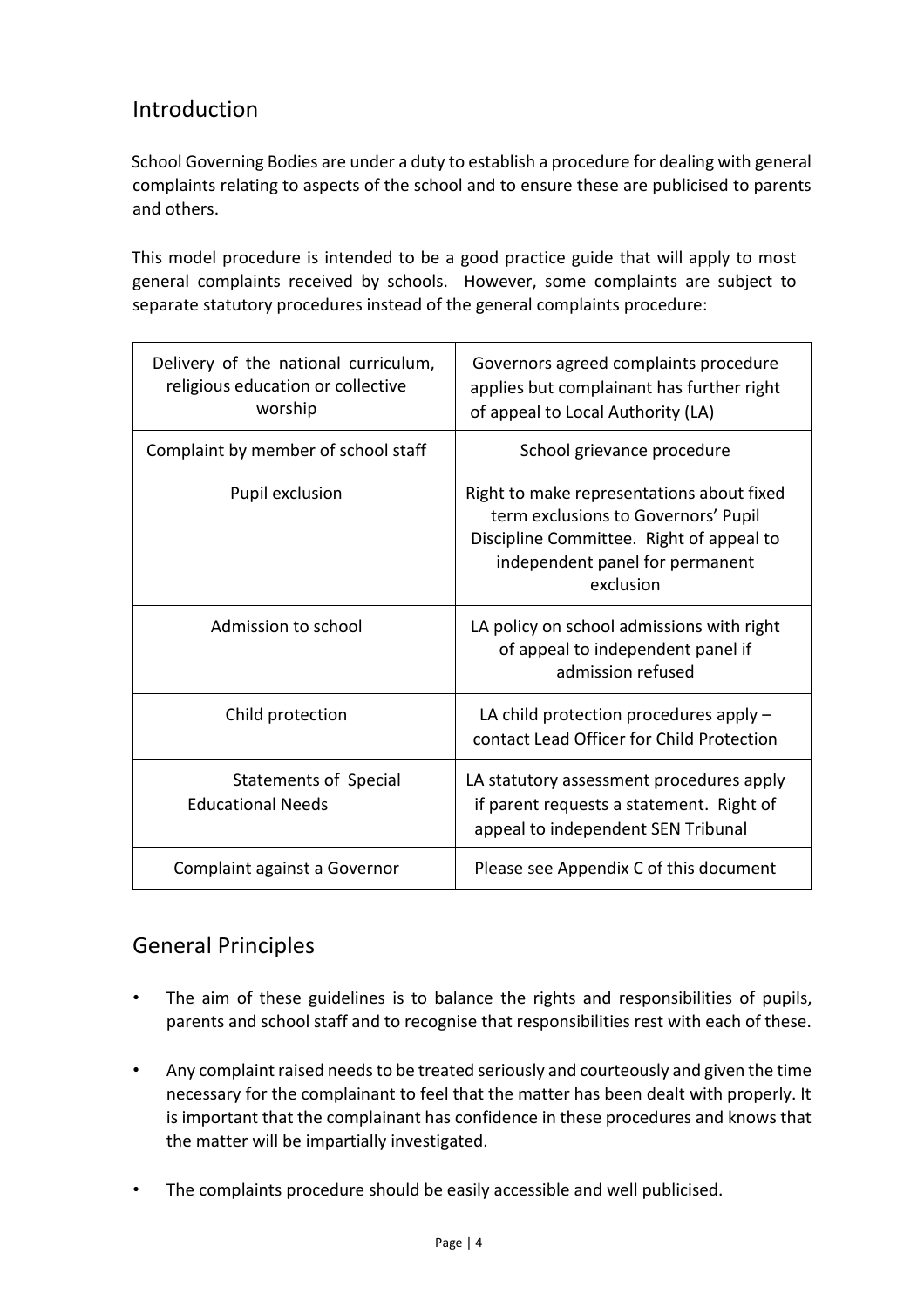- Complaints should be dealt with as quickly as possible, consistent with fairness to all.
- Dates and times of conversations should always be recorded and made available to investigators, as necessary. It is best practice to take minutes of meetings and discussions.
- A complaint is not part of any staff disciplinary process. Staff who may be questioned as part of a complaints procedure must be treated fairly and have an opportunity to put their case. They should be offered support in dealing with any investigation into a complaint.
- Any member of staff who is complained about will have the opportunity to respond to the complaint during the investigation and will be able to see any response sent as a result of the investigation. If, however, during the course of considering a complaint, the Governing Body concludes that disciplinary procedures should be initiated, Governors will consider this as a separate action, as there is an entirely separate procedure for schools to follow in terms of dealing with staff disciplinary matters.
- Confidentiality must be maintained at all times. All conversations and correspondence must be treated with discretion. Parents must feel confident a complaint will not disadvantage their child. Anonymous complaints should be disregarded unless someone else can substantiate the complaint. All parties to a complaint will need to accept that some sharing of information will be inevitable if the complaint is to be investigated fully. However, the sharing of information should be kept to a minimum so not to compromise subsequent stages of the complaints process.
- All staff and Governors should have the opportunity to take part in training to raise awareness of the school's procedures and to develop their skills in dealing with people who wish to complain.
- All complaints should be recorded and monitored to allow any lessons to be learned by the school.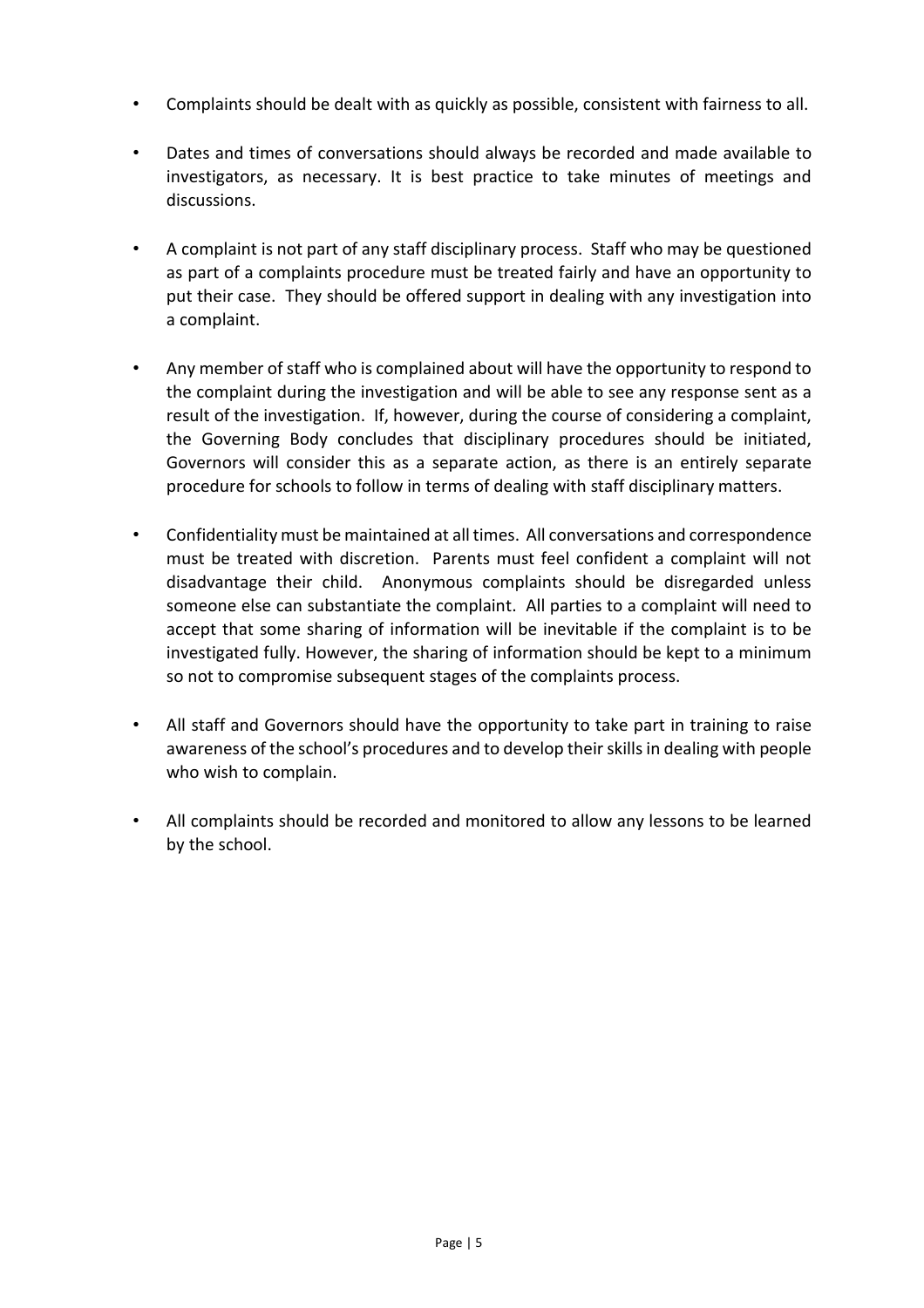Please Note: All complaints into school must be addressed in the first instance for the attention of the Headteacher: [headteacher@kettlethorpe.wakefield.sch.uk.](mailto:headteacher@kettlethorpe.wakefield.sch.uk) This is to ensure that the school has your complaint and that transparency into any investigation can be maintained.

All emails/correspondence will be triaged by senior staff and forwarded to the colleague best placed to investigate complaints. All complaints are reviewed by the headteacher and senior staff

Complaints sent to individual teachers may not be forwarded or communicated in a timely manner as the individual may not be in school.

At Kettlethorpe High School, we will endeavour to investigate all complaints/concerns in a professional manner.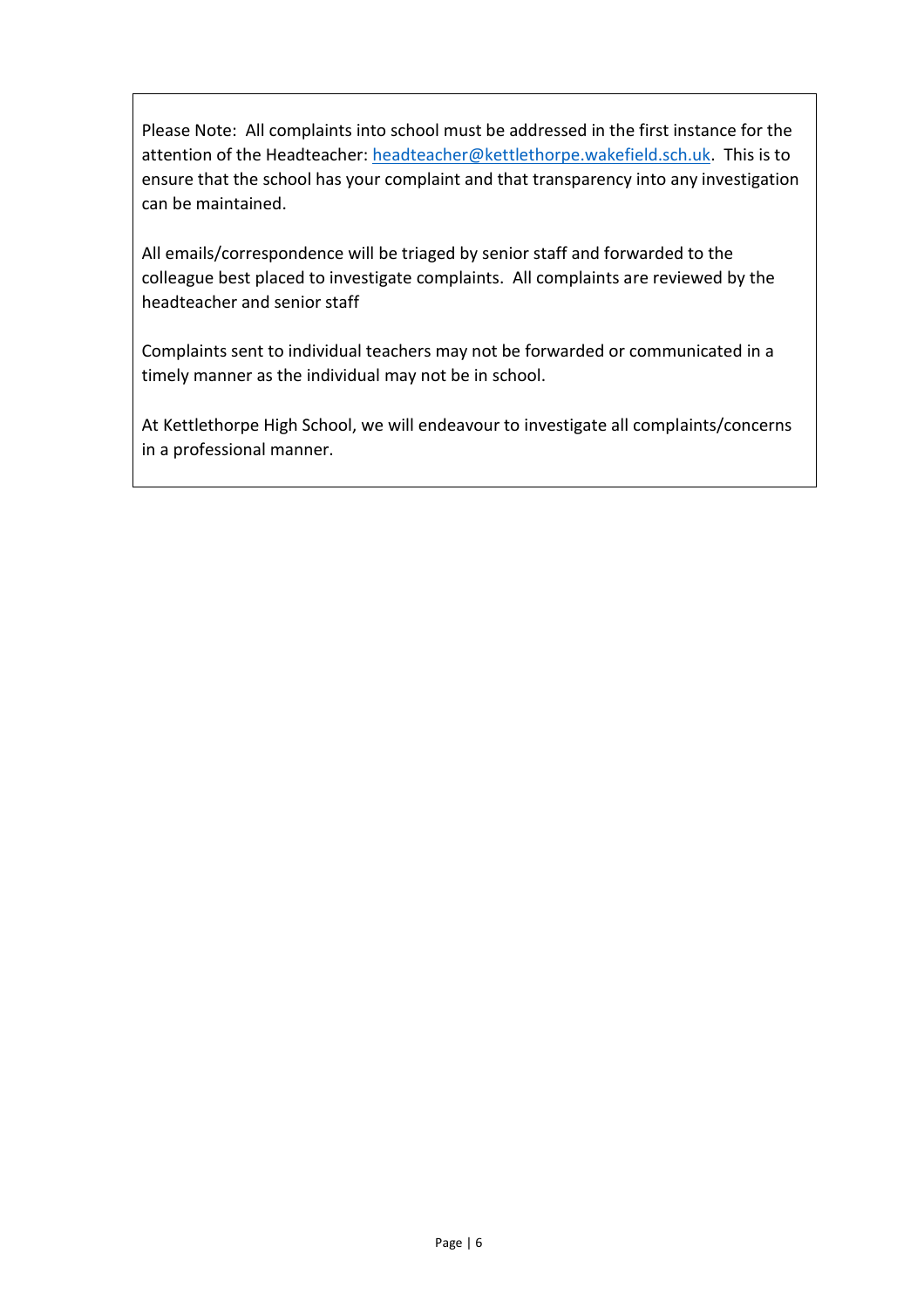## 1. The First Stage – dealing with informal complaints and concerns

#### 1.1 Guidelines

- 1.1.1 The vast majority of concerns and complaints can be resolved informally, often straight away by the class teacher or the Headteacher, depending on whom the complainant first contacts. Where parents approach a Governor at this initial stage, the Governor should refer the parent to the member of staff most likely to be able to help.
- 1.1.2 Parents must feel able to raise concerns with members of staff without any formality, either in person, by telephone or in writing. On occasion, it may be appropriate for someone to act on behalf of a parent. At first, it may be unclear whether a parent is asking a question or expressing an opinion rather than making a complaint. A parent/carer may want a preliminary discussion about an issue to help decide whether he or she wishes to take the matter further.
- 1.2 Procedure Stage 1
- 1.2.1 Parents/carers need to be given an opportunity to discuss their concerns with the appropriate member of staff, who can clarify the nature of their concern and reassure them that the school wants to hear about it. The member of staff may explain to the parent/carer how the situation arose. It may also be helpful, at this point, to identify what sort of outcome the parent/carer is looking for.
- 1.2.2 The member of staff will need to respond appropriately, taking into account the seriousness of the complaint. In many cases, this will lead to immediate resolution of the issue.
- 1.2.3 If the member of staff first contacted cannot deal immediately with the matter, or if s/he needs to refer the matter to someone else, s/he will need to make a clear note of the date, name and contact address/phone number of the complainant.

In either case, the member of staff should subsequently ensure that appropriate action is taken to deal with the matter speedily.

- 1.2.4 Where the concern relates specifically to the Headteacher, the parent should be given the opportunity to meet with the Headteacher to discuss and resolve the problem. In some circumstances, the complainant may prefer to contact the Chair of Governors and this should be accommodated.
- 1.2.5 The staff member dealing with the complaint should make sure that the complainant is clear what will happen next (if anything). This should be put in writing only if it seems the best way of making the outcome clear.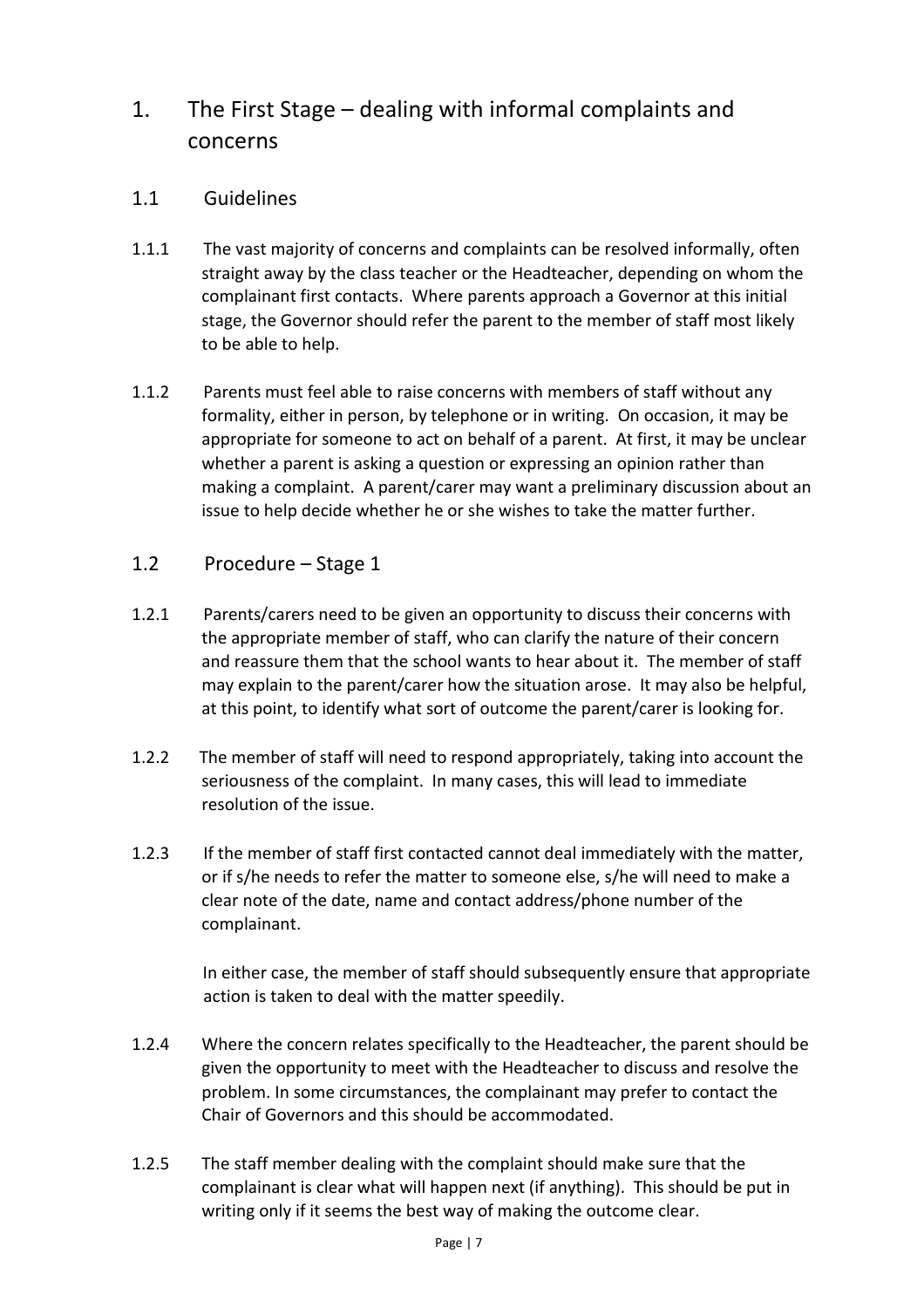1.2.6 Where no satisfactory resolution has been found within 10 school working days, the complainant should be asked if they wish their concern to be considered further.

They should, in writing/email contact the school to ask for their complaint to be escalated to the second stage (formal consideration). The school postal address can be used or the email sent to: [headteacher@kettlethorpe.wakefield.sch.uk.](mailto:headteacher@kettlethorpe.wakefield.sch.uk)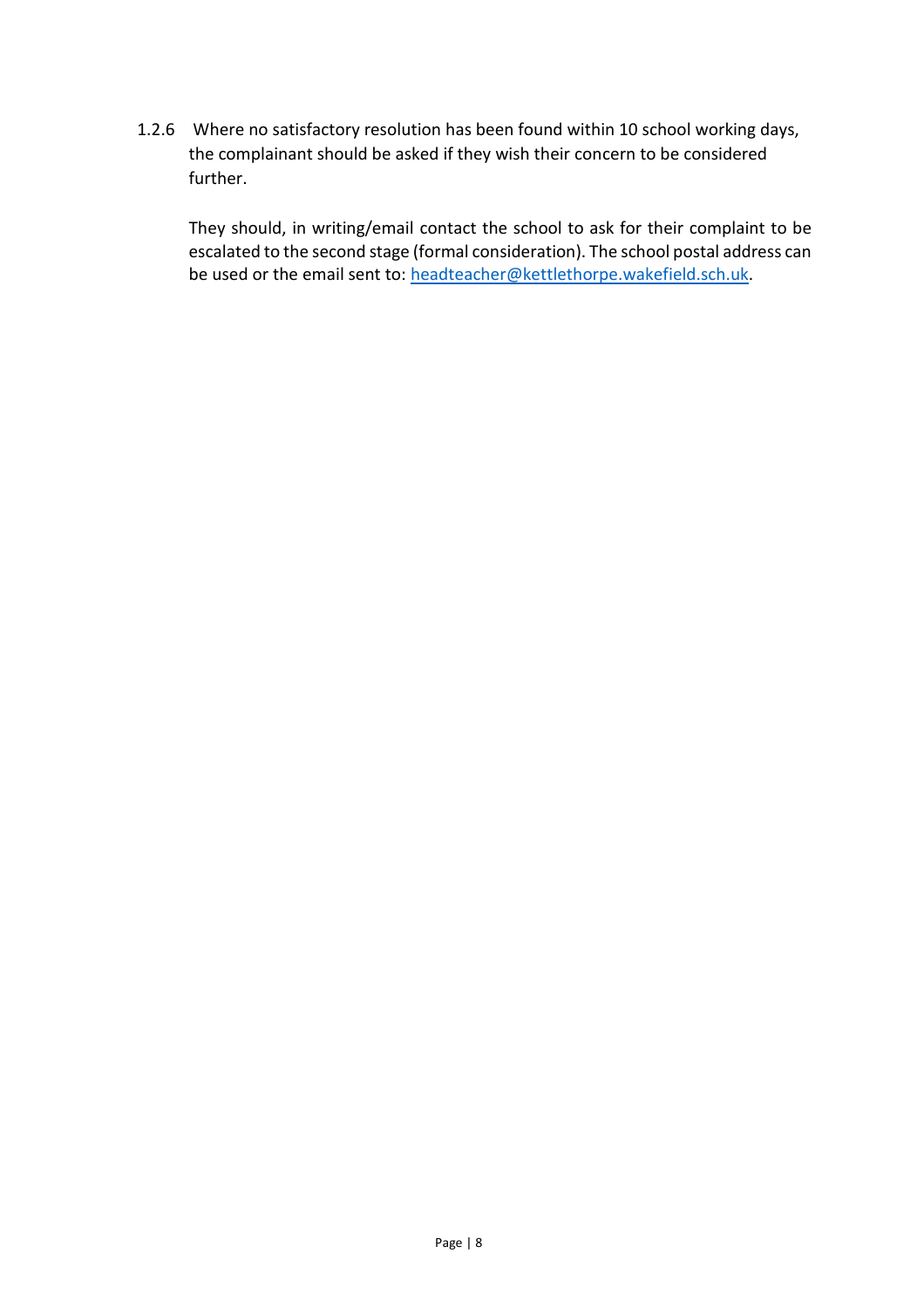## 2. The Second Stage – Formal consideration by the Headteacher (or other appropriate person)

#### 2.1 Guidelines

- 2.1.1 It should by now have become clear that the concern is a definite complaint. In some cases, the Headteacher will already have been involved in looking at the matter. In others, it will be his/her first involvement. In either case, it will be helpful for the Headteacher (or member of staff designated to investigate the complaint) to adhere to these guidelines to ensure consistency amongst cases and to make sure that nothing happens, at this stage, which could make it difficult for the later stages to proceed smoothly.
- 2.1.2 As Headteachers have responsibility for the day-to-day running of their schools, they have responsibility for the implementation of the complaints procedure, including decisions about their own involvement at Stages 1 and 2. One of the reasons for having the various stages in a complaints procedure is to reassure the complainant that more than one person is hearing their complaint.
- 2.1.3 Headteachers will need to make arrangements to ensure that their involvement does not predominate at every stage of a particular complaint. For example, arrangements may be made for other staff to deal with concerns at Stage 1, while the Headteacher deals with contact with complaints at Stage 2. Even at this stage, the Headteacher may designate another member of staff to investigate the complaint and collate some of the information from the various parties involved. If the Headteacher has been extensively involved at Stage 1 it may be more appropriate for the Chair of Governors to manage the Stage 2 proceedings.

#### 2.2 Procedure

- 2.2.1 Stage 2 complaints should be in writing unless the complainant is unable to express the complaint in written form (advice and support is available from the Family Services' Complaints and Representations Service).
- 2.2.2 The complainant's letter should be acknowledged in writing within three working days of receiving the Stage 2 complaint. The acknowledgement will give a brief explanation of the school's complaint procedure and a target date for providing a response to the complaint. This will normally be within 10 school days. Where this is not possible, a letter needs to be sent to the complainant explaining the reasons for the delay and giving a revised response date.
- 2.2.3 Schools should endeavour even at this stage to reach an agreed solution to the complaint. It needs to be remembered that the aim is to resolve the matter in the interests of the child, their parents/carers and the school. Prolonging a complaint longer than is necessary may be harmful to any or all parties involved.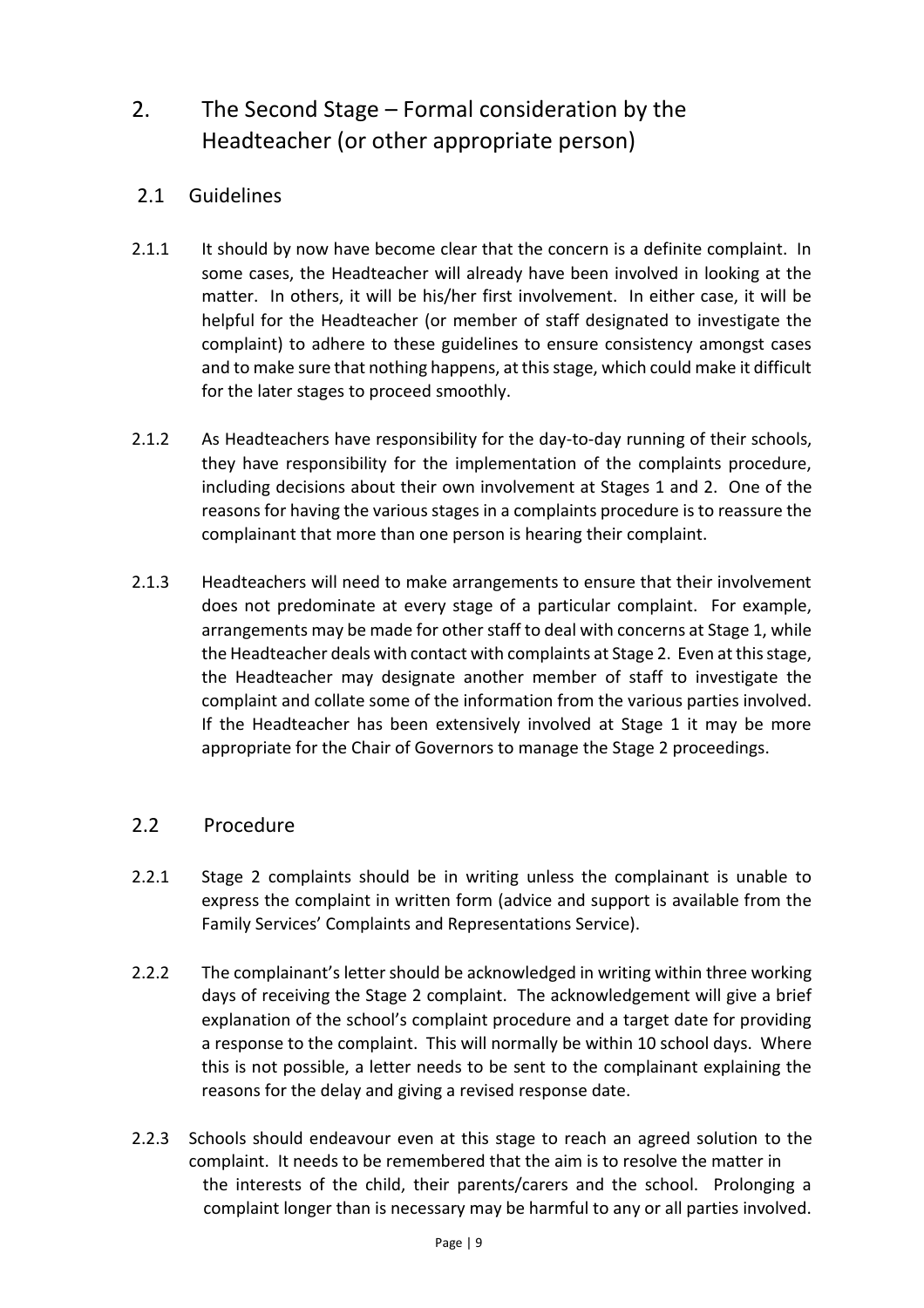- 2.2.4 The Headteacher (or designated member of staff) will need to provide an opportunity for the complainant to meet with him/her to supplement any of the information provided previously at the informal stage. It will need to be made clear to the complainant that s/he can if s/he wishes be accompanied to any meeting by a friend, relative, representative or advocate who can speak on their behalf. The school should also provide interpreting facilities if they are required. It is also recommended that the Headteacher meet the complainant with another member of staff present to record the proceedings.
- 2.2.5 Where necessary, the Headteacher will interview witnesses and take statements from those involved. If the complaint centres on a pupil, the pupil should also be interviewed. It is good practice that when pupils are interviewed in a formal situation, the children's parents are invited to be present. If this is not possible, then a member of staff who is known and trusted by the pupil should be invited to attend.
- 2.2.6 Once all relevant facts have been established, the Headteacher will then produce a written response to the complainant and s/he may wish to meet the complainant to discuss/resolve the matter directly. A written response will include a full explanation of the decision and the reasons for it. Where appropriate, this will include what action the school will take to resolve the complaint.
- 2.2.7 If the complainant is still unsatisfied with the outcomes of the school's formal consideration of their complaint then they can ask for it to be escalated to the third stage (appeal). This will involve consideration by a committee of the governing body. This needs to be done in writing/email marked for the attention of the Chair of Governors at Kettlethorpe High School / headteacher@kettlethorpe.wakefield.sch.uk making clear what the grounds for the complaints are. All complaints from parents/carers MUST be submitted within 15 working days of receipt of the Stage 2 formal consideration outcomes letter, without exception.
- 2.2.8 Where the complaint at Stage 2 is against the Headteacher, arrangements should be made for the proceedings under this stage to be conducted by a single Governor (usually the Chair of Governors or Vice-Chair of Governors).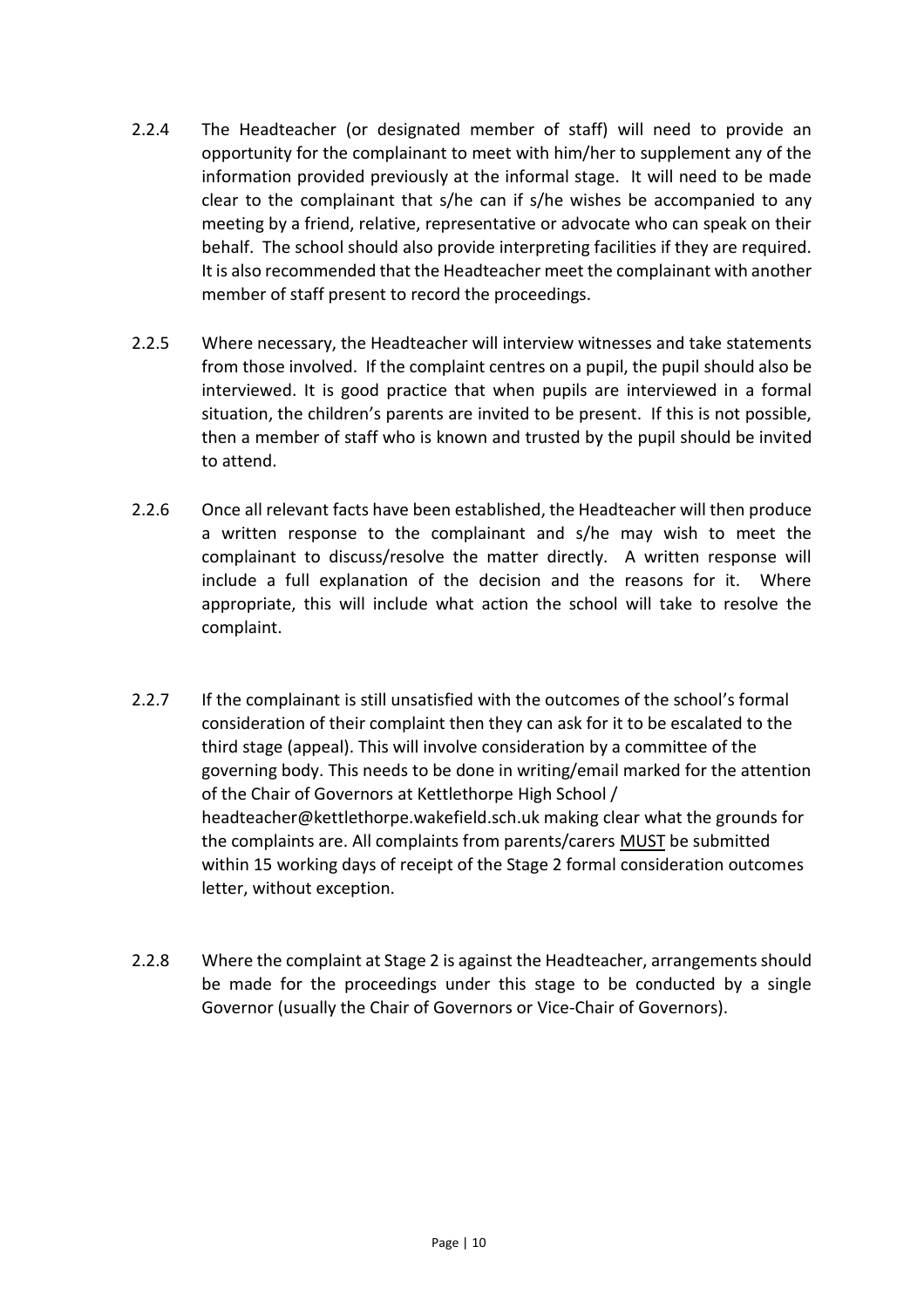## 3. The Third Stage (Appeal) – Consideration by a Committee of the Governing Body

- 3.1 Guidelines
- 3.1.1 All complaints that reach this stage will have done so because the complainant has not been satisfied by the Headteacher' s response at Stage 2 or the response by the Chair of Governors or Vice-Chair of Governors, where the complaint has been about the Headteacher.
- 3.1.2 It is important that Governing Bodies are prepared to deal with an appeal, when necessary. At this stage, schools should seek advice from the Family Services' Complaints and Representations Service and/or the appropriate Diocese.
- 3.1.3 It is important that the appeal should not only be independent and impartial but that it is seen to be so. This is to prevent any allegations of unfairness or bias. As such, only Governors who have had no prior knowledge or involvement in the case should deal with the appeal. Therefore, appeals should not be considered by the full Governing body but by a Complaints Committee established to deal with complaints.
- 3.1.4 It is therefore important that individual Governors do not become embroiled in complaints at earlier stages because of potential prejudice. If individual Governors are approached about a complaint they should not respond but should refer the complainant to the complaints procedure and/or the appropriate member of school staff.
- 3.1.5 As Stage 3 is the last chance for a solution or compromise to be reached, every effort should be made to reach agreement through conciliation or mediation. Help and advice from the Family Services Complaints and Representations Service may be particularly helpful at this stage. Parents/carers are also encouraged to seek advice at this stage if they have not previously done so.
- 3.1.6 Complaint appeals should normally be in the form of a written statement. In only exceptional circumstances (see para 2.2.1 above) should a school consider progressing an oral appeal. The statement should clearly set out the grounds for the complaint and may be supported by witness statements.
- 3.1.7 It is important that the Governors' Complaints Committee views the complaint as being against the school rather than an individual staff member whose actions may have led to the original complaint.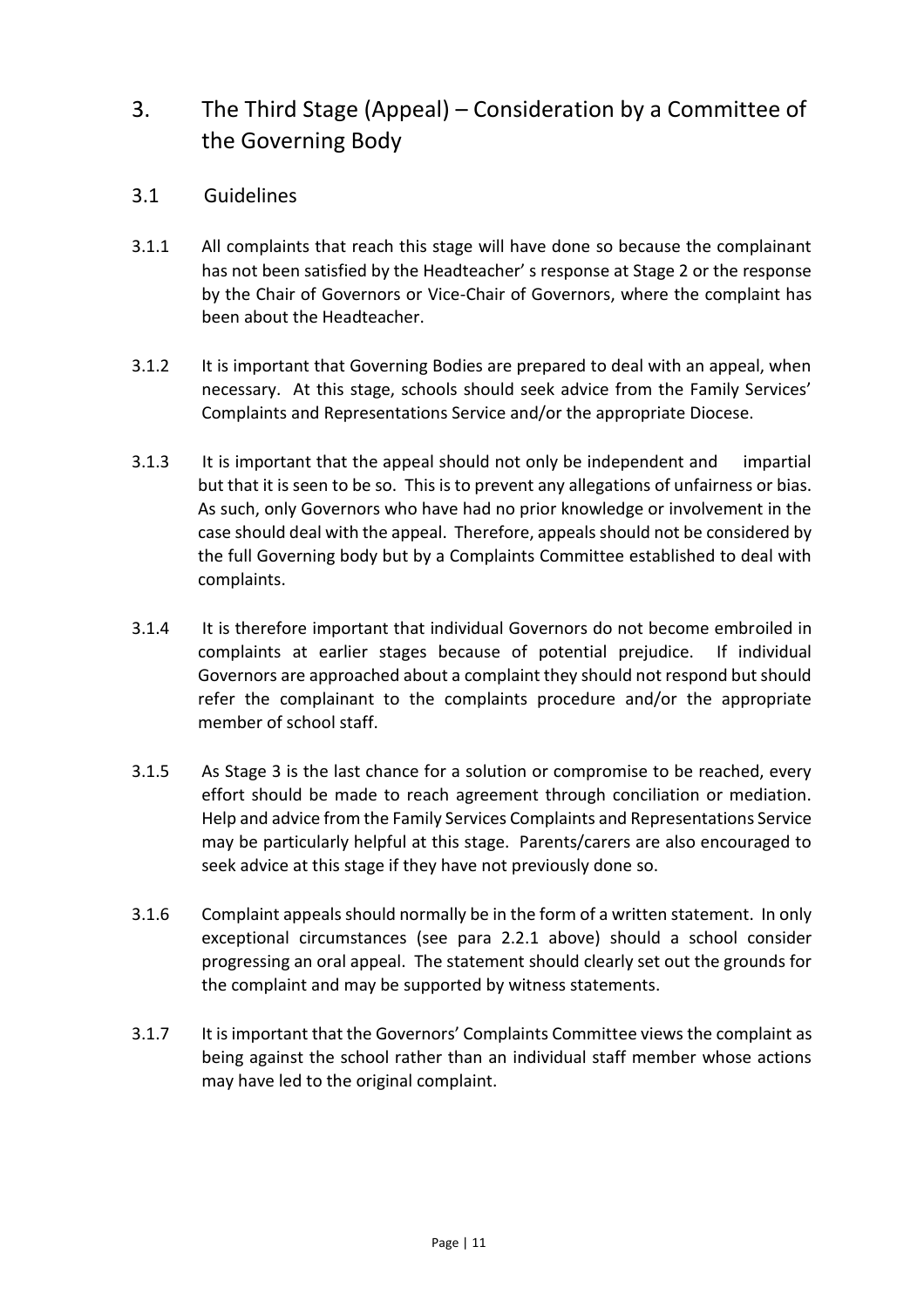#### 3.2 Procedures

- 3.2.1 Following receipt of a Stage 3 appeal the procedures outlined below will need to be followed:
	- (i) The Chair of Governors will write to the complainant to acknowledge receipt of the written request within five school days.
	- (ii) The acknowledgement will inform the complainant that the Governing Body's Complaints Committee will consider the complaint, within 20 school days of the committee's receiving the request. Where this is not possible, the Chair of Governors should explain the reason for delay to the complainant and suggest a revised target date.
	- (iii) The letter will ask the complainant (if s/he has not already done so) to submit to the Chair of the Complaints Committee, as soon as possible, a written statement setting out clearly those aspects of the complaint, which are the subject of the complaint. The Headteacher and/or appropriate member of staff will also be invited to provide a written statement.

The letter will also explain that the complainant and the Headteacher have the right to submit any further documents relevant to the complaint. Both parties should send such documentation to the Chair of the Complaints Committee at least eight school days before the complaint hearing.

All concerned, including the complainant, should receive any relevant documents at least five school days prior to the meeting.

The notification to the Complainant and Headteacher should also inform them of their right to be accompanied to the meeting by a friend/ advocate/interpreter.

The letters should also explain how the meeting will be conducted.

(iii) The Chair of the Complaints Committee will convene the meeting of the Governors' Complaints Committee, ensuring that Governors have no prior knowledge of the complaint in question.

> In establishing the Complaints Committee, the Governing body is recommended to nominate a pool of five Governors from which three can be drawn for the hearing. This will ensure that there are always sufficient Governors with no prior knowledge of the case, or potential conflict of interest, to hear the complaint.

The Complaints Committee should elect a chair for the Committee hearing.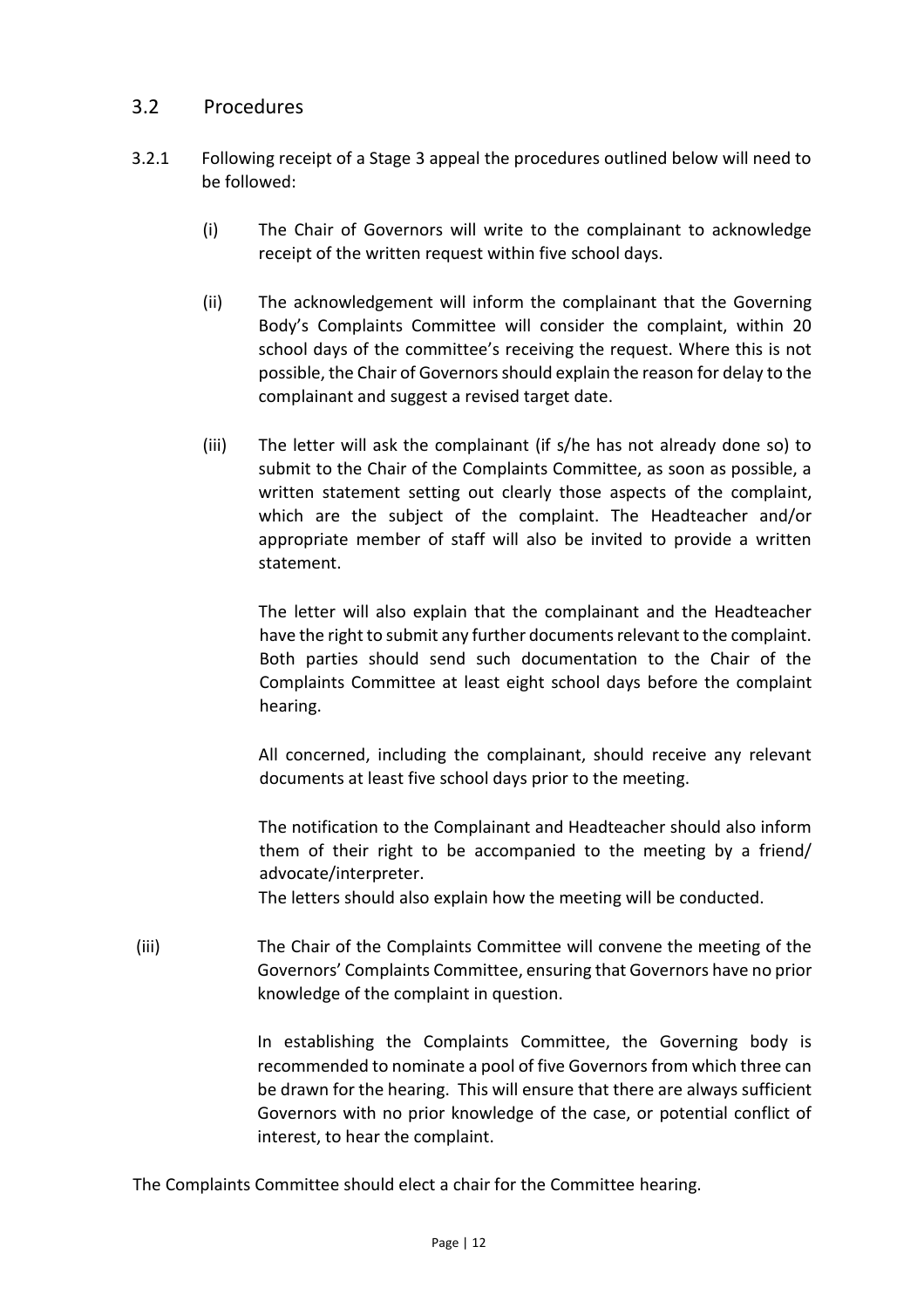The Headteacher or any other staff governor should not be a member of the Complaints Committee.

Governing bodies should have regard, where possible, to the need for ethnic, gender or other mix of members, as appropriate.

(iv) The Committee may decide to hold an initial meeting to decide on a date for the hearing and to consider the appeal statement from the complainant and the response statement from the Headteacher to determine what other evidence they might need to establish the facts.

> The Committee may invite members of staff and other witnesses directly involved in matters raised by the complainant to produce a written statement and/or to attend the hearing.

NB The Headteacher is required to attend the complaints hearing.

Members of staff named in the complaint have a right to attend the hearing.

- (v) It is the responsibility of the Chair of the Committee to ensure that the meeting is properly minuted. Family Services (via School Governor Services), upon request, are usually able to provide a trained meetings clerk to undertake this duty. Complainants are not permitted to tape record the hearing but may take hand written notes of the meeting themselves.
- (vi) It is strongly advised that an officer from the Family Services' Complaints and Representations Service attends the meeting to advise the committee on procedure.

A model procedure for the conduct of the hearing is attached as Appendix 1.

- 3.2.2 The aim of the meeting will be to resolve the complaint and achieve reconciliation between school and the complainant. However, it has to be recognised that sometimes it may only be possible to establish facts and make recommendations as to future action that will satisfy the complainant that his or her complaint has been taken seriously.
- 3.2.3 The Committee should remember that some parents/carers are unused to dealing with groups of people in formal situations and may feel inhibited when speaking to the Committee. It is, therefore, recommended that the Chair of the Complaints Committee ensures that the proceedings are conducted in as informal a manner as the situation allows.
- 3.2.4 At the conclusion of the meeting the Chair should explain that the Committee will consider all the representations made and will make its decision and write to all parties (please see paragraph 3.2.7) with the outcome within 15 school days.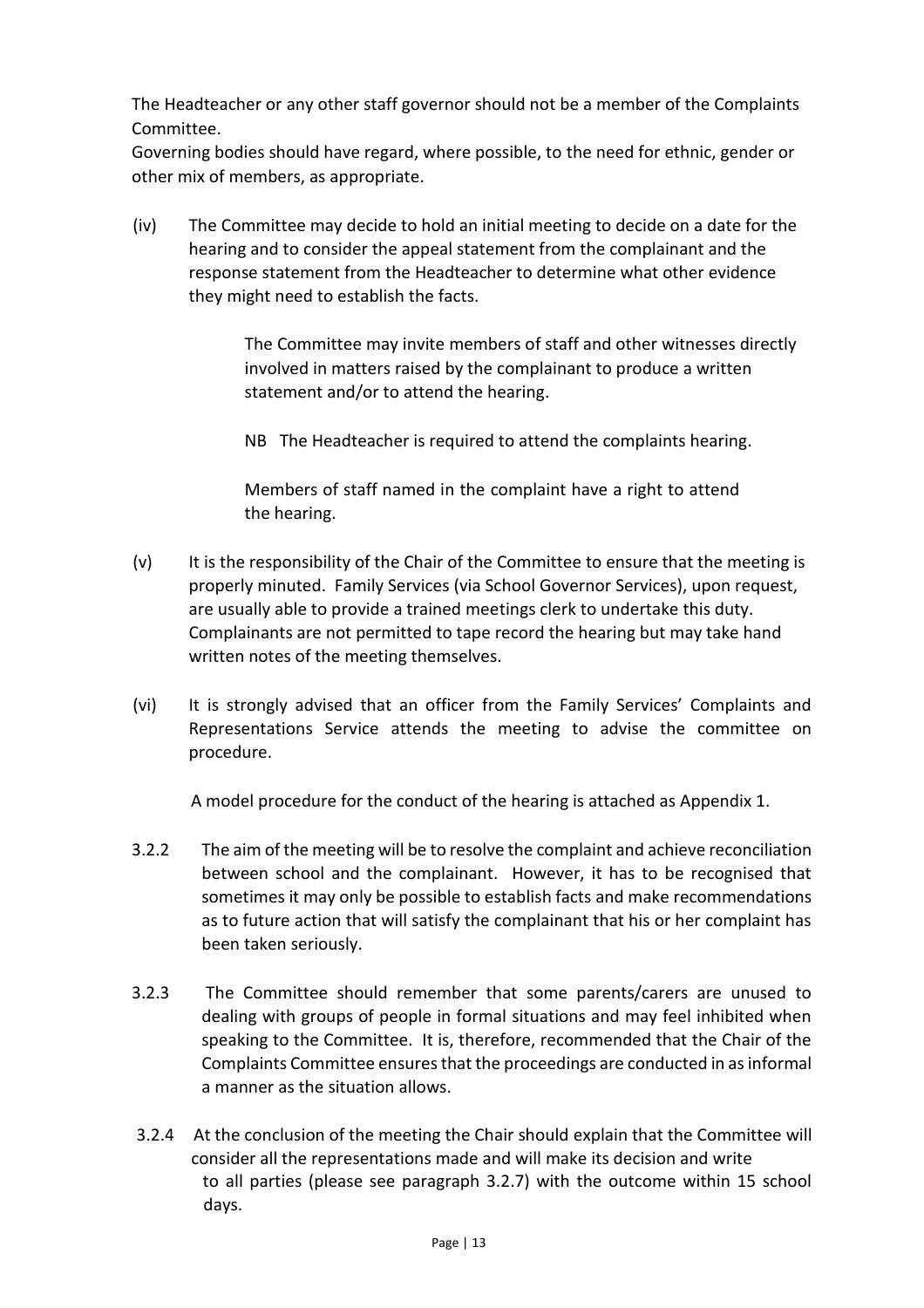- 3.2.5 The Headteacher, the complainant and any witnesses should then withdraw from the room at the same time to allow the Committee to reach its decision. The person taking minutes of the meeting on behalf of the Committee should ensure that one party is not left alone with the Committee in the absence of the other. This should cover:
	- (a) findings on the substantive complaint;
	- (b) any appropriate action to be taken by the school or the complainant;
	- (c) where appropriate, any suggested changes to the school's systems or procedures to ensure that problems of a similar nature do not happen again.
- 3.2.6 A report and any recommendations should be presented to the school's Governing Body at the next full meeting.
- 3.2.7 A written statement outlining the decision of the Committee must be sent to the complainant, Headteacher, any staff named in the complaint and the Complaints and Representations Service, Family Services.

The Committee is asked to share a draft of the decision with the Complaints and Representations Service before it is sent to the complainant and Headteacher. The Complaints Committee may wish to obtain legal advice from the Local Authority's Legal Services on the content of the decision letter.

If any disciplinary action is to be taken against a member of staff then, to protect his/her rights, only the phrase "appropriate action has or will be taken" should be used.

- 3.2.8 The Governors will need to ensure that a copy of all correspondence is kept on file in the Governors' records. These records should be kept separately from the pupil's personal records.
- 3.2.9 It is good practice that the Headteacher reports termly to Governors on compliments and complaints received together with the outcome of each.

#### 4. Further action

- 4.1 Except in the circumstances outlined in the introduction, there is no further right of appeal for complainants.
- 4.2 However, complaints may be made to the Secretary of State for Education on the grounds that a Governing Body is acting or proposing to act unreasonably, or that the Governing Body or Local Authority has failed to discharge its duties under legislation. Complaints of this nature rarely succeed, providing that all procedures have been followed correctly. The Secretary of State will not consider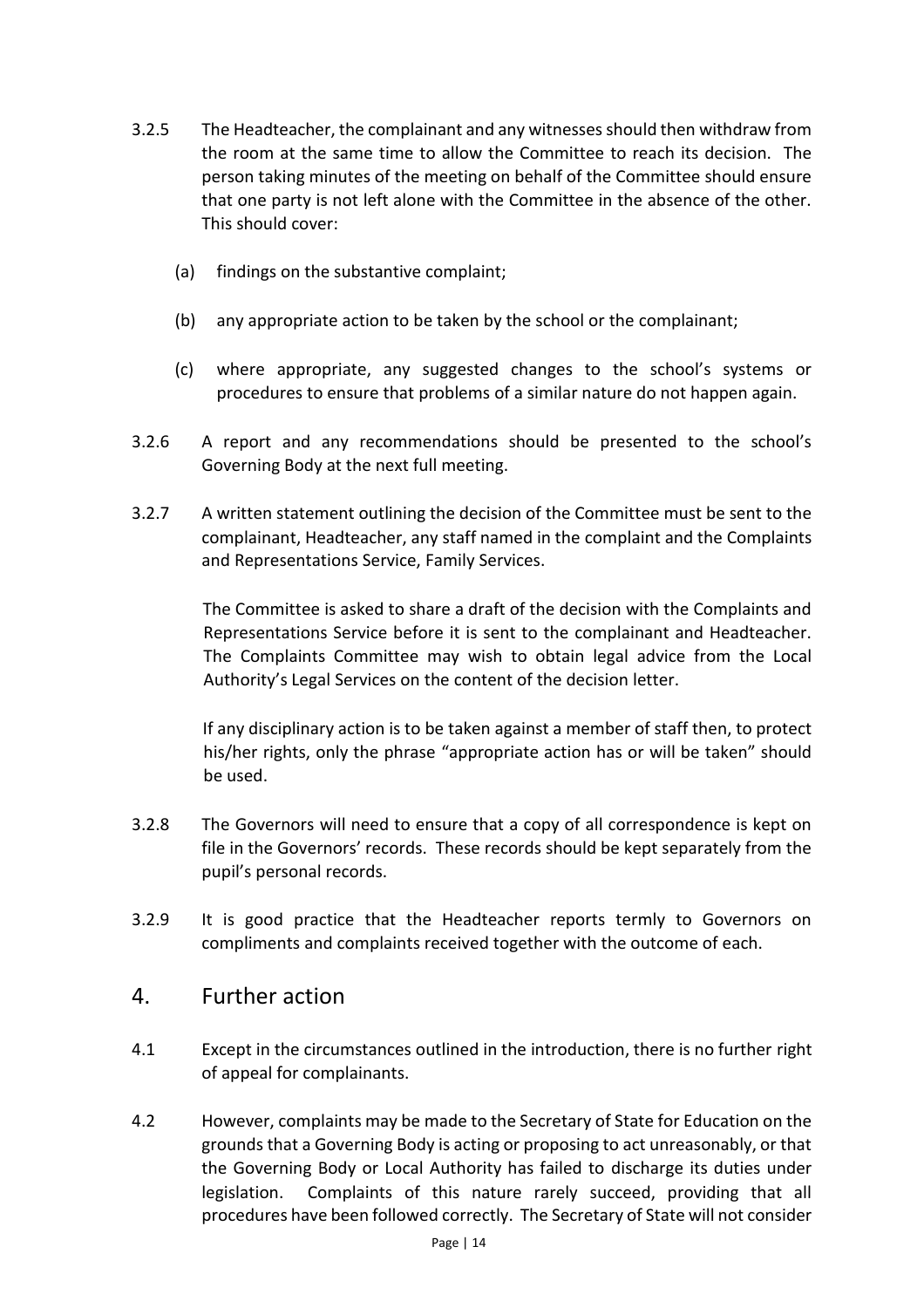a complaint unless all internal school procedures have been exhausted. Where complaints are made, the Secretary of State may contact the Governing Body or the Local Authority for more information.

The Secretary of State Department for Education Sanctuary Buildings Great Smith Street London SW1P 3BT

Telephone: 0370 000 2288 www.education.gov.uk

## 5. Unreasonably persistent complainants

- 5.1 The great majority of people with complaints or concerns about the school behave reasonably in pursuing their complaint. This means that they:
	- treat all school staff with courtesy and respect;
	- respect the needs of pupils and staff within the school;
	- avoid the use of violence (including threats of violence) towards people and property;
	- do not use intimidating/aggressive behaviour or inappropriate language towards school staff;
	- recognise the time constraints under which members of staff work and allow the school a reasonable time to respond to a complaint;
	- recognise that resolving a specific problem can sometimes take some time;
	- follow the school's complaints procedures.
- 5.2 However, a small number of complainants may be deemed "unreasonably persistent complainants". This means that, in complaining about issues, either formally or informally, they behave unreasonably, for example by:
	- actions which are obsessive, persistent, harassing, prolific, repetitious; and/or
	- prolific correspondence or excessive e-mail or telephone contact about a concern or complaint; and/or
	- an insistence upon pursuing unmeritorious complaints and/or unrealistic or unreasonable outcomes; and/or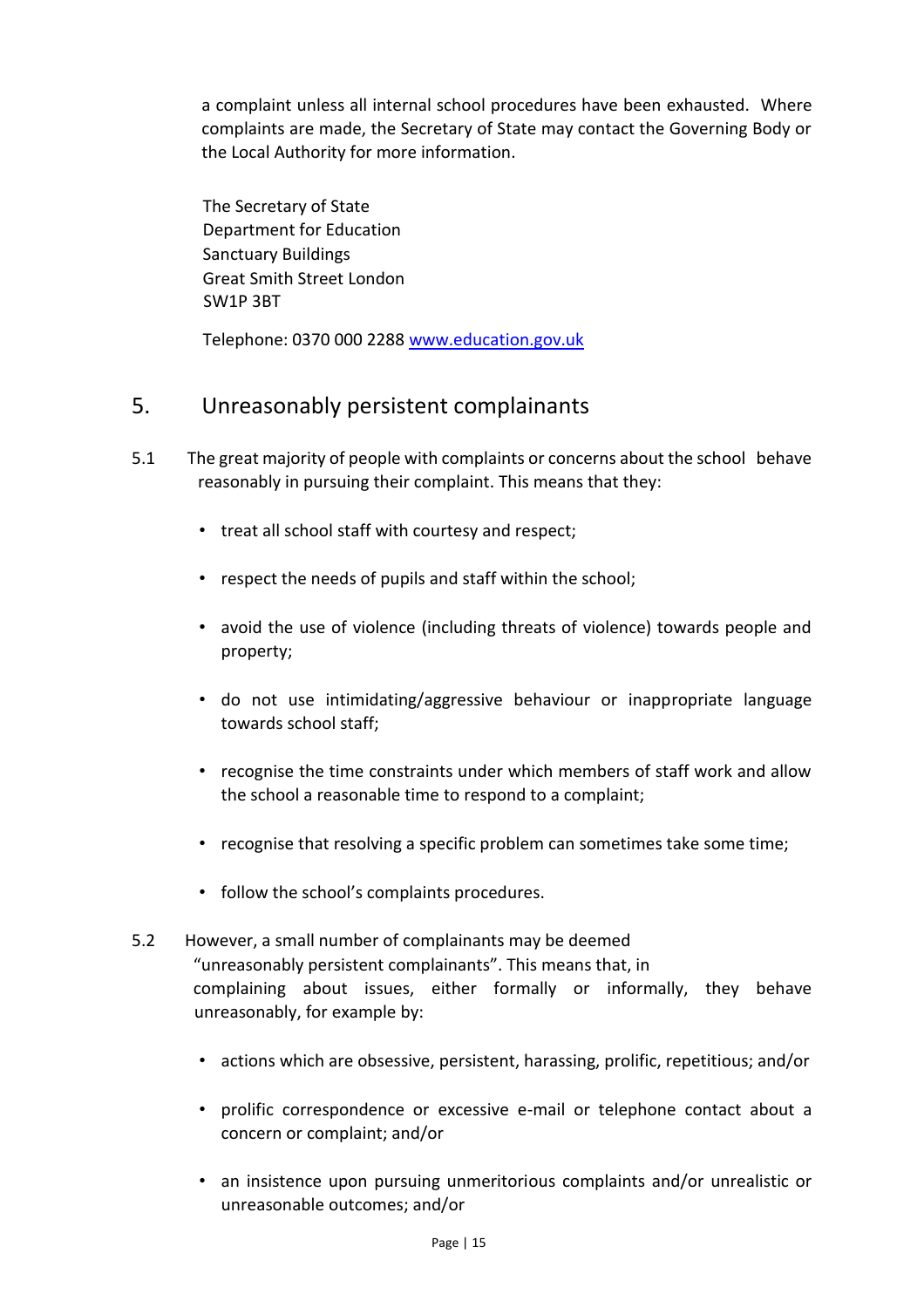- an insistence upon pursuing meritorious complaints in an unreasonable manner.
- 5.3 A model procedure for identifying and responding to such complainants is attached as Appendix 2.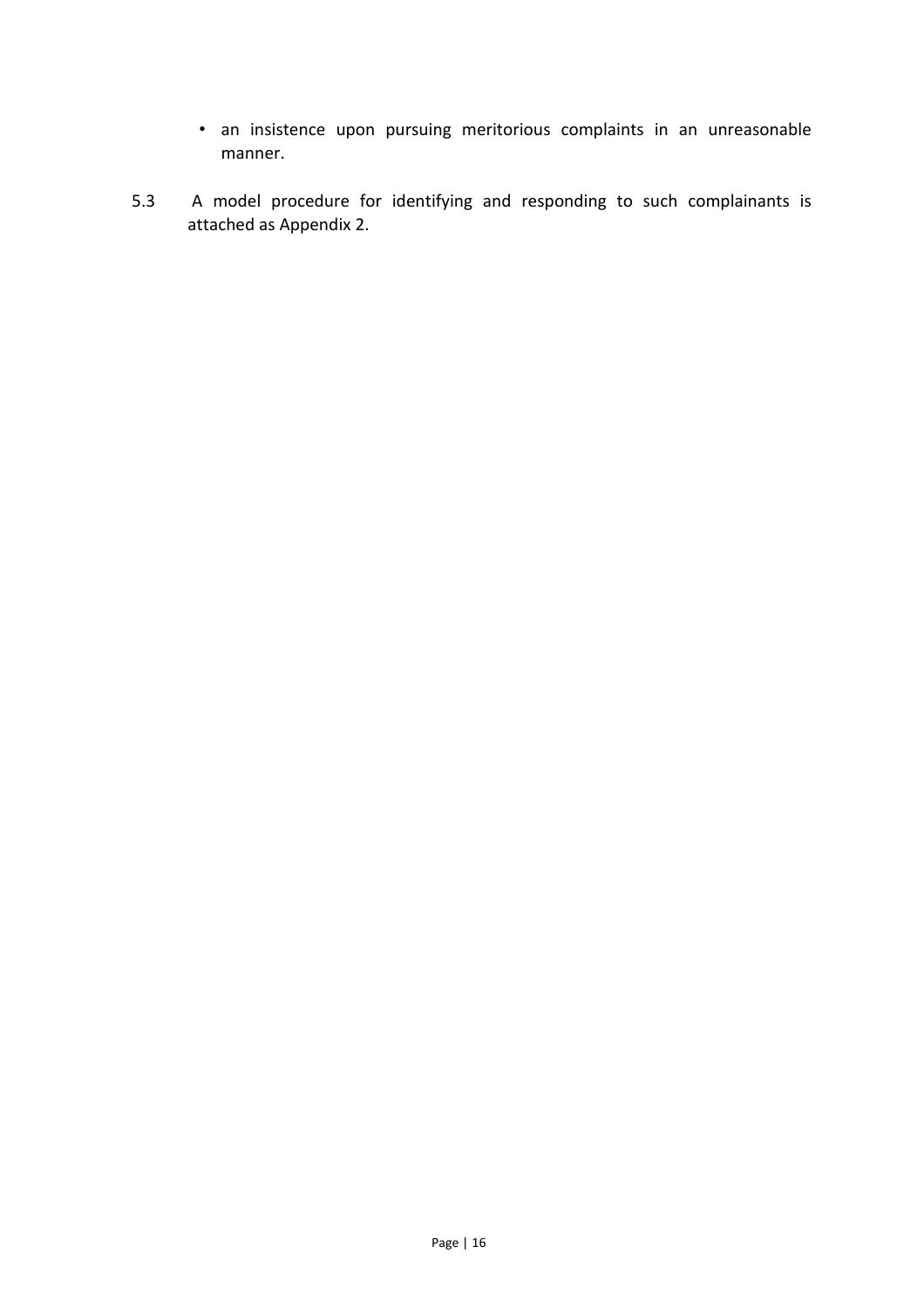## A Model Procedure for the Conduct of a Complaint Hearing at Stage 3

- 1. It is recommended that the Clerk should collect both parties involved in the complaint from the waiting area at the same time.
- 2. The Chair of the Committee should invite everybody into the room, introduce them and explain the role of each person. The Chair should ensure that everyone has a copy and understands the proposed procedures for the meeting. The Chair should also ensure that all written material/evidence has been received by all parties.
- 3. The Chair should explain to all present that the purpose of the meeting is to consider the complaint, resolve any differences and achieve reconciliation between the school and the complainant where possible.
- 4. The Chair should then outline the proposed procedure for the meeting. S/he should listen to any concerns about the procedure but has the final decision about the arrangements:
	- (a) The complainant will outline the complaint and may call witnesses.
	- (b) The Headteacher will be given the opportunity to seek clarification/ask questions of the complainant and/or witnesses.
	- (c) The Committee and the representative of the Complaints and Representations Service may seek clarification/ask questions of the complainant and/or witnesses.
	- (d) The Headteacher will be given the opportunity to respond and call witnesses.
	- (e) The complainant will be given the opportunity to seek clarification/ask questions of the Headteacher and/or witnesses.
	- (f) The Committee and the representative of the Complaints and Representations Service may seek clarification/ask questions of the complainant and/or witnesses.
	- (g) The complainant will be given the opportunity to sum up, highlighting evidence, including anything that has emerged in the questioning.
	- (h) The Headteacher will be given the opportunity to sum up, including anything that has emerged in the questioning.
	- NB No new evidence or points may be introduced at (g) and (h) above.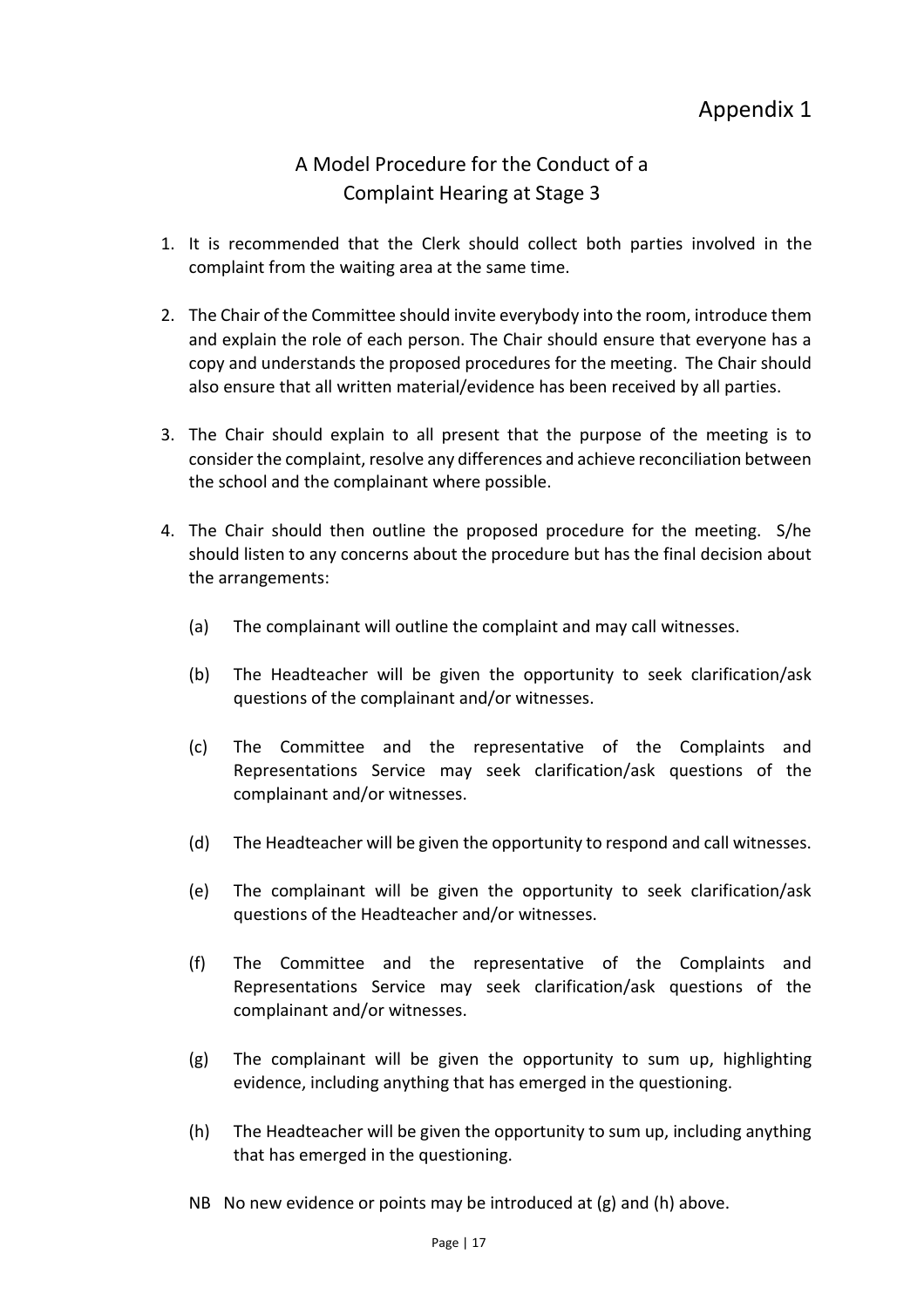- (i) The Chair will ask the complainant and then the Headteacher if they think that they have had a fair hearing and address any points that are raised.
- (ii) Both parties will then leave the room at the same time to allow the Committee to deliberate. The Clerk to the Committee and the representative of the Complaints and Representations Service will remain to offer technical and/or procedural advice.
- 5. The Committee will then arrive at its decision. This will cover:
	- (a) Findings on the complaint.
	- (b) Appropriate action to be taken by the school.
	- (c) Any recommended changes to the school's systems or procedures.
- 6. The decision will be notified to all parties, in writing, within 15 school days of the date of the meeting.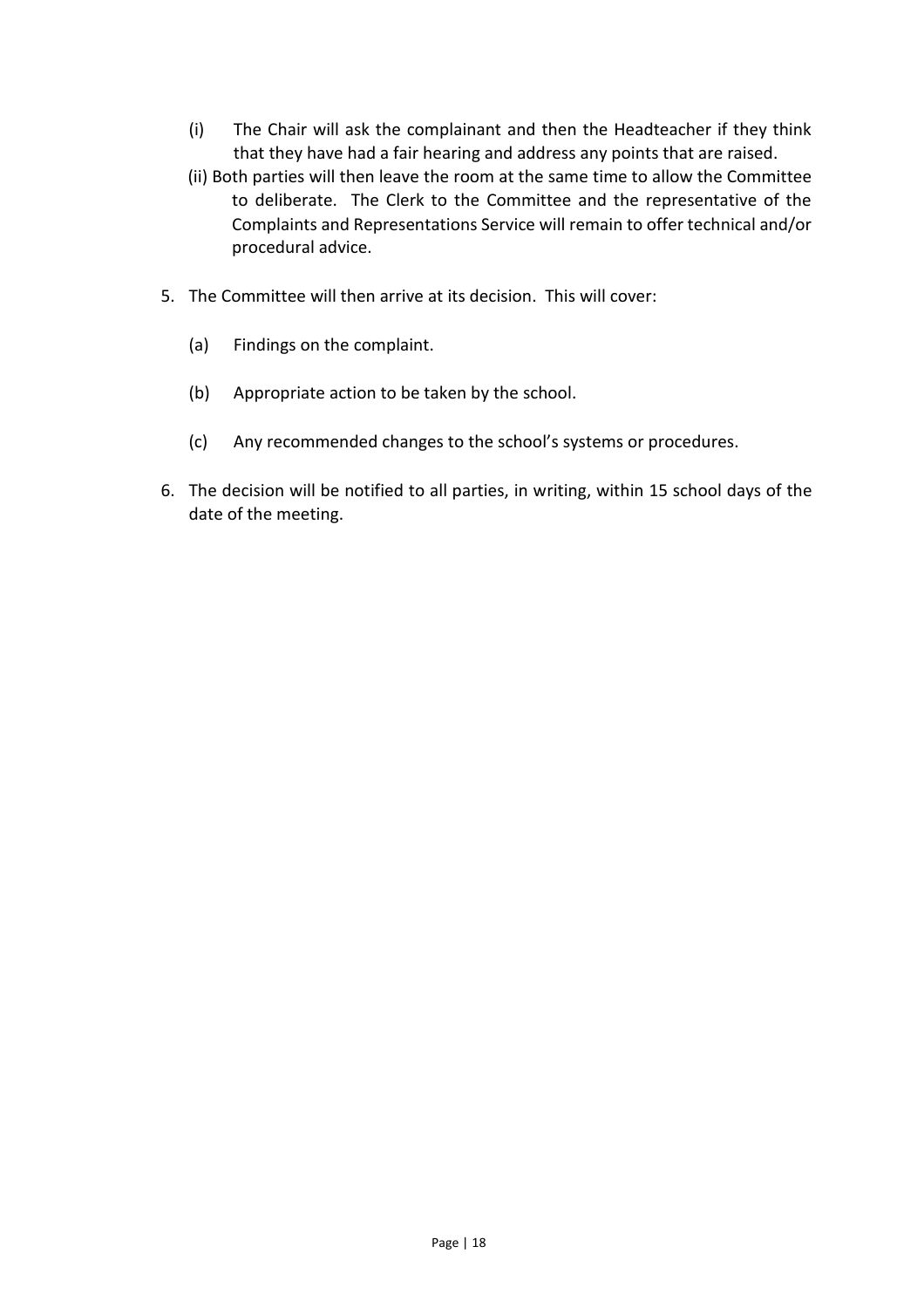## Appendix 2

## Procedure for Dealing with Unreasonably Persistent Complainants

#### Introduction

- 1. The great majority of people with complaints or concerns about the school behave reasonably in pursuing their complaint. This means that they:
	- treat all school staff with courtesy and respect;
	- respect the needs of pupils and staff within the school;
	- avoid the use of violence (including threats of violence) towards people and property;
	- do not use intimidating/aggressive behaviour or inappropriate language towards school staff;
	- recognise the time constraints under which members of staff work and allow the school a reasonable time to respond to a complaint;
	- recognise that resolving a specific problem can sometimes take some time;
	- follow the school's complaints procedures.
- 2. However, this appendix to the Model Complaints Procedure for Schools deals with complainants that are unreasonably persistent.

#### Definitions

3. For the purposes of this appendix, an "unreasonably persistent complainant" is defined as follows:

An unreasonably persistent complainant is a person who complains about issues, either formally or informally, or frequently raises issues that he/she considers to be within the remit of the school and whose behaviour is unreasonable. Such behaviour may be characterised by:

- actions which are obsessive, persistent, harassing, prolific, repetitious; and/or
- prolific correspondence or excessive e-mail or telephone contact about a concern or complaint; and/or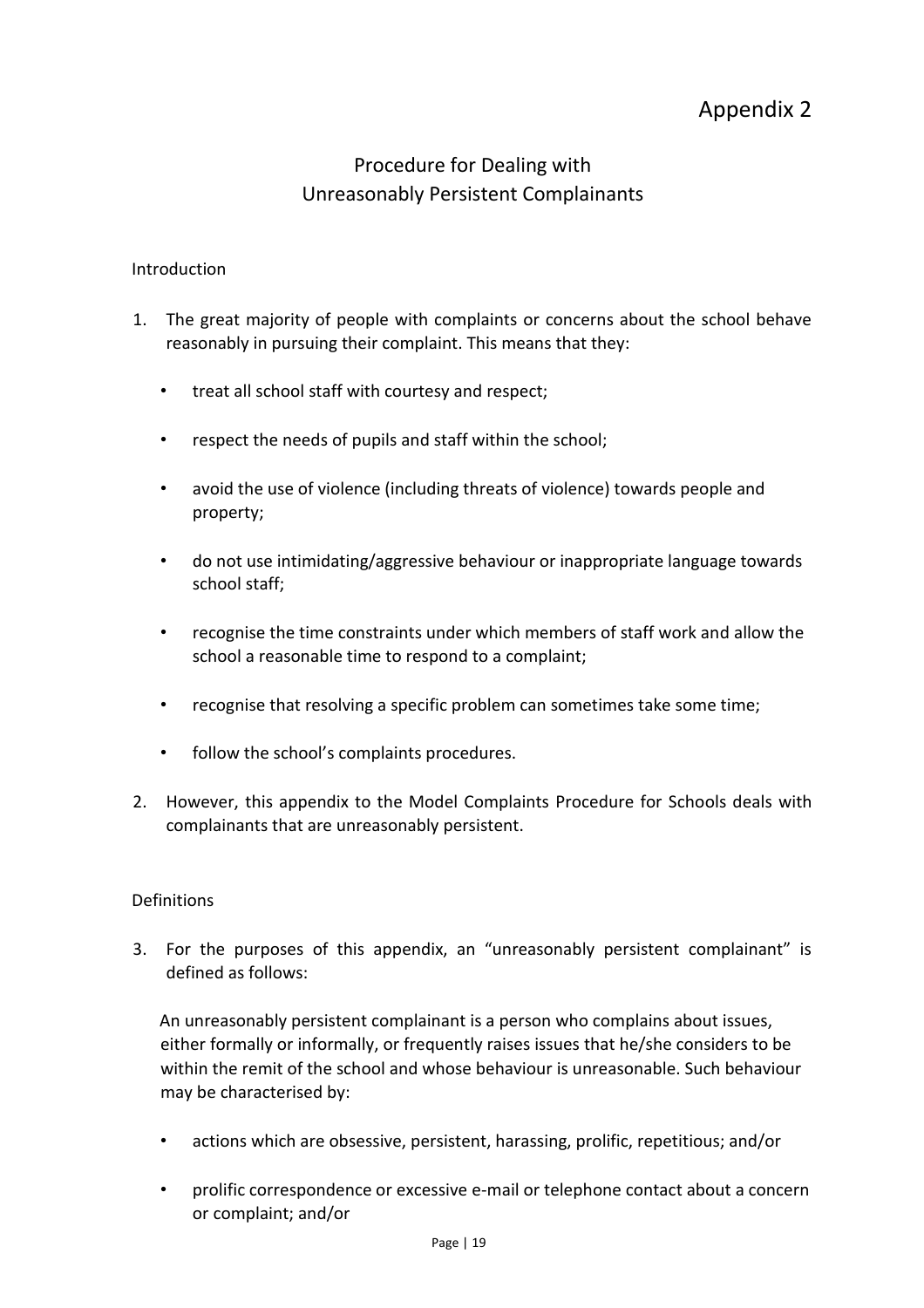- an insistence upon pursuing unmeritorious complaints and/or unrealistic or unreasonable outcomes; and/or
- an insistence upon pursuing meritorious complaints in an unreasonable manner.
- 4. For the purposes of this appendix, "harassment" is defined as follows:

Harassment is the unreasonable pursuit of the actions listed above in (3) in such a way that they:

- appear to be targeted over a significant period of time on one or more members of school staff; and/or
- cause ongoing distress to individual member(s) of school staff; and/or
- have a significant adverse effect on the whole/parts of the school community; and/or
- are pursued "aggressively"

Deciding whether a complainant should be deemed an unreasonably persistent complainant

- 5. Only the Headteacher, with the agreement of the Chair of Governors, may deem a complainant an unreasonably persistent complainant.
- 6. The Headteacher will ensure that there is sufficient evidence available to justify the decision. He/she will consult the Authority's Legal Services to confirm that the evidence is sufficient.

Action to be taken where a complainant is deemed an "unreasonably persistent complainant"

- 7. The Headteacher and/or a member of the governing body will write to the complainant to explain the decision and the way that future complaints will be dealt with. Any restrictions imposed will be appropriate and proportionate.
- 8. Some or all of the following actions may be taken, depending on the particular circumstances of the case:
	- insisting that no member of staff should meet the complainant on his/her own;
	- restricting telephone calls from the complainant to specified days and times;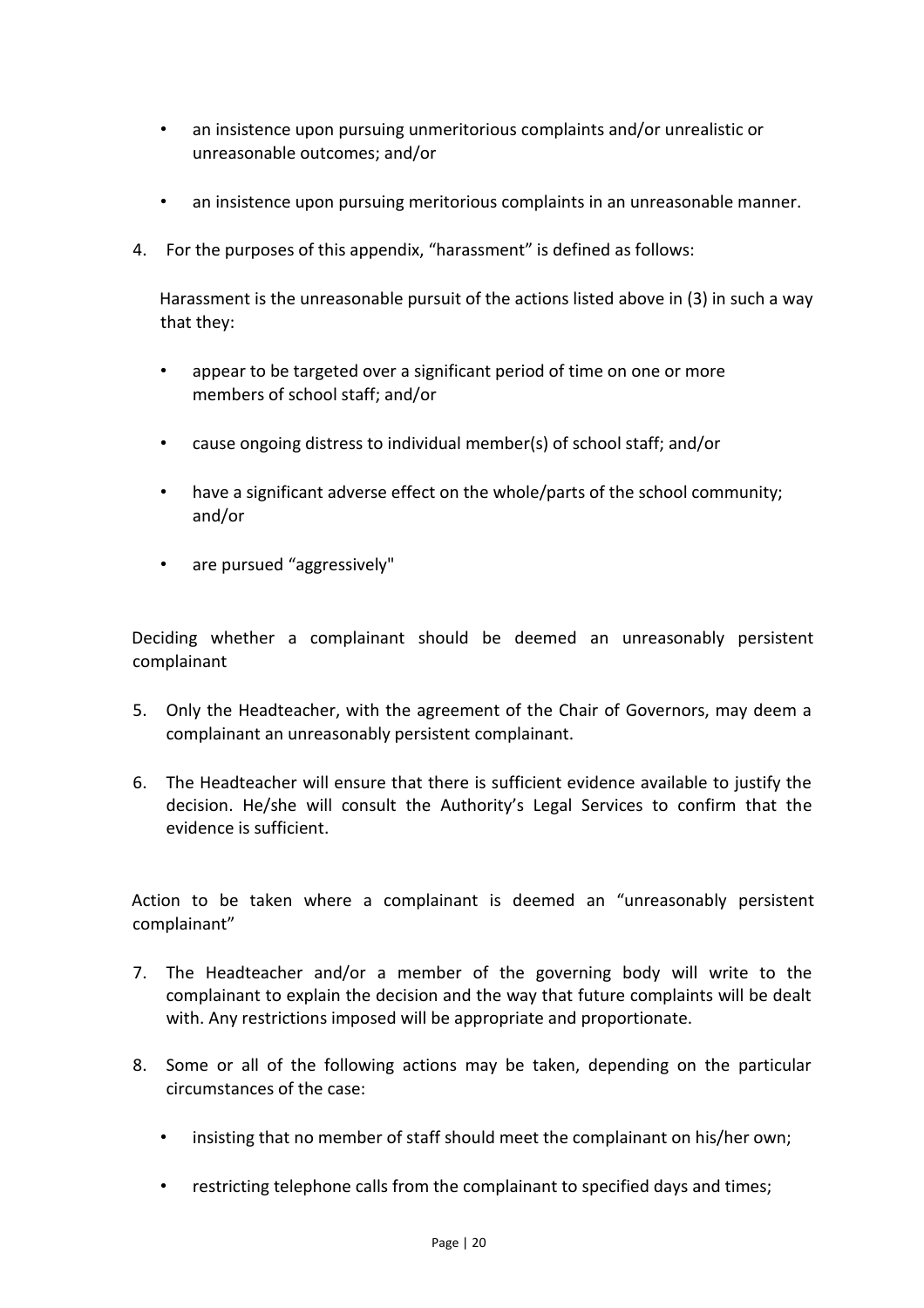- requiring that all future contacts with the school are in writing, except in emergencies; this includes contacts with members of the Governing Body, who should only be contacted at the school address;
- merely acknowledging correspondence from the complainant that raises issues that have already been dealt with;
- after consulting the Authority's Legal Services, banning the complainant from the school premises where the complainant's behaviour constitutes a nuisance or disturbance, with any appointments with staff to be agreed in writing via the Head teacher.
- 9. However, all correspondence from the complainant will be considered and any new and substantive issues will be addressed and a reply sent to the complainant.
- 10. New complaints from people who have been deemed unreasonably persistent complainants will be treated on their merits.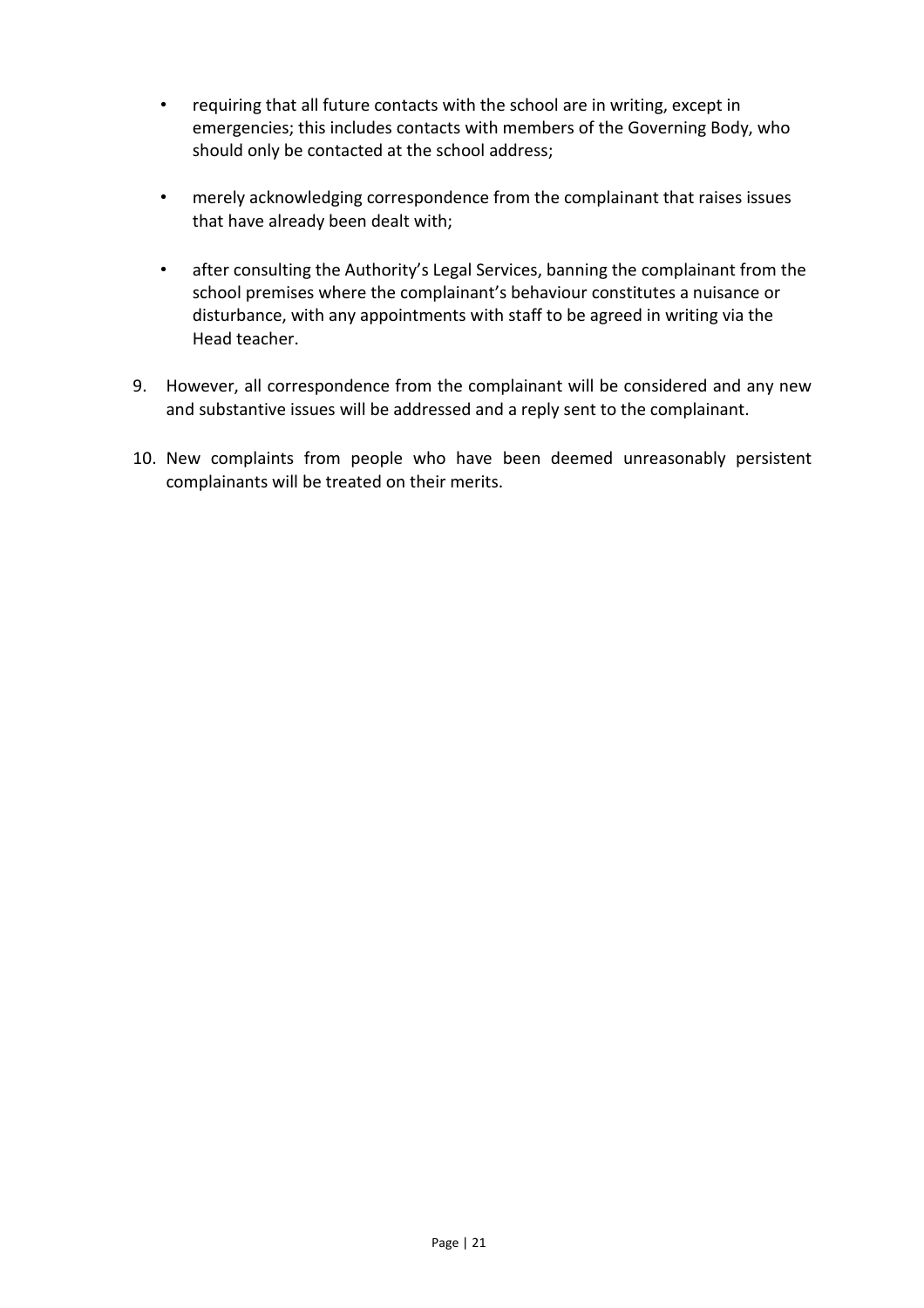## Appendix 3

## A Suggested Approach for Dealing with Complaints Against Governors and Other Related Matters

#### **INTRODUCTION**

Governors make a special and important contribution to the running of schools. They work hard, giving freely of their time, expertise and skills. However, from time to time, a Governor may act or be deemed to have acted in a way that is not in the best interests of the Governing Body or the school and, in doing so, may damage the reputation of the Governing Body. The Governor may be acting in good faith or be unaware of the consequences for his/her actions but, nevertheless, the Governing Body should take action. A suggested approach to dealing with such issues is set out below.

Governors may wish to adopt a Code of Conduct for Governors, which clarifies what is expected of governors. A suggested Code of Conduct is attached as Appendix A.

If governors wish to adopt the suggested approach or the Code of Conduct for Governors, they should include an appropriate item on the agenda of one of their full Governing Body meetings and ensure that the decision is recorded as a resolution in the minutes of that meeting.

#### SUGGESTED APPROACH

Complaints about the behaviour or actions of a Governor should be dealt with by the Chair of Governors. However, if the complaint is about the Chair of Governors, the Vice Chair should lead the process suggested below.

#### Informal Stage

A range of informal approaches can be used individually or as linked approaches to resolve any difficulties or disputes in a constructive way. The following list is not exhaustive:

- A quiet word from the Chair to explain the problem and suggest how to ensure it does not recur. This may be done in the presence of the Headteacher or another Governor;
- A general training or information item for all Governors covering behaviour and conduct at a Governing Body meeting;
- The Chair can ask the clerk to refer to the relevant section of the Guide to the Law in a Governing Body meeting;
- Training for all Governors at a governing body meeting delivered by a governor;
- Training for all Governors at a Governing Body meeting delivered by a LA officer or from an external source;
- The individual Governor can be asked to attend an appropriate training course;
- Specific training for the Governor can be delivered in school (maybe with a small group of other governors); and/or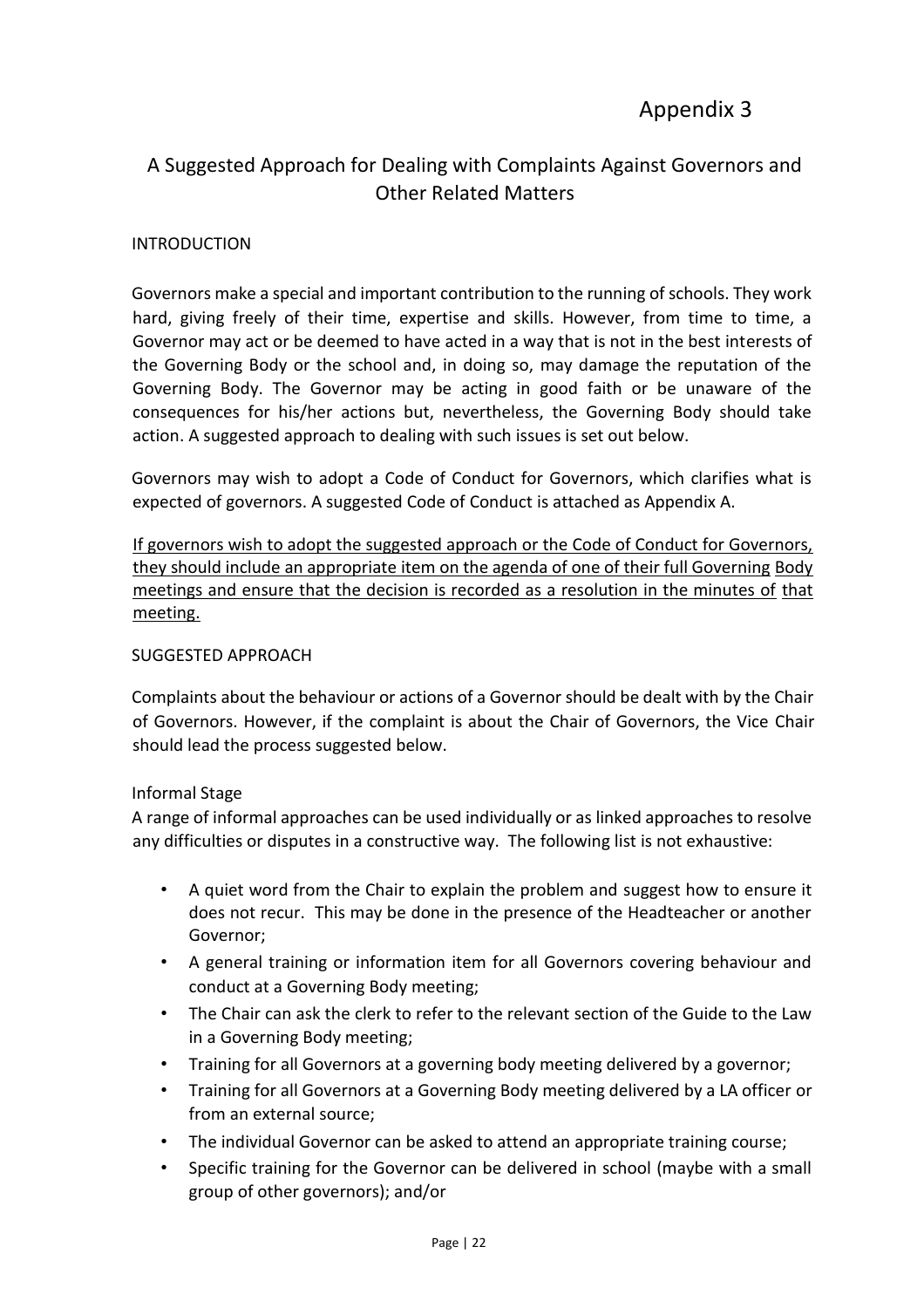• Meeting with the Chair of Governors and Headteacher to explain the effect of the behaviour.

It is recommended that the Chair of Governors keeps a record of any of these steps used, in the event that the behaviour continues and results in a formal vote to suspend or remove the governor from office.

#### Formal Stage

The Chair of Governors could raise the complaint formally with a Governors' Complaints Committee. In which case:

- a. The Chair of Governors should meet with the Governor to clarify the extent of the behaviour or disagreement and the reasons for it, and produce an agreed summary in writing. The Governor should be given an opportunity to respond. Setting a reasonable time limit would be helpful. It may be possible to close the issue at this point with formal guidance or a warning or rebuke, either orally or in writing, depending on the seriousness of the issue.
- b. If the Chair of Governors is not satisfied with the response, then an investigation should be held. The Chair of Governors should appoint an Investigating Officer. This should be someone impartial and not involved in the difficulty or dispute in any way; it could be a member of staff or another Governor but need not be anyone associated with the school.
- c. The Investigating Officer then investigates the issue, taking evidence from ALL interested parties. As interviews are likely to be a part of this process another person should accompany the Investigating Officer. The investigation should be documented in full, including notes of interviews that should be checked back for accuracy with the interviewees.
- d. The Investigating Officer should report back in writing to the Chair of Governors.
- e. A Governors' Complaints Committee should then meet to decide on the appropriate course of action. This could be:
	- (i) Dismissing the complaint;
	- (ii) Issuing guidance, warning or rebuke, either orally or in writing, depending on the seriousness of the issue;
	- (iii) Recommending that the Governing Body suspend the governor for a period of up to six months. Suspension can only be made if one or more of the prescribed grounds apply. (These grounds and the procedure for suspending a governor is set out in Appendix B, which is an extract from the Department for Education's Guide to the Law for School Governors);
	- (iv) Recommending that the governing body remove the governor from office.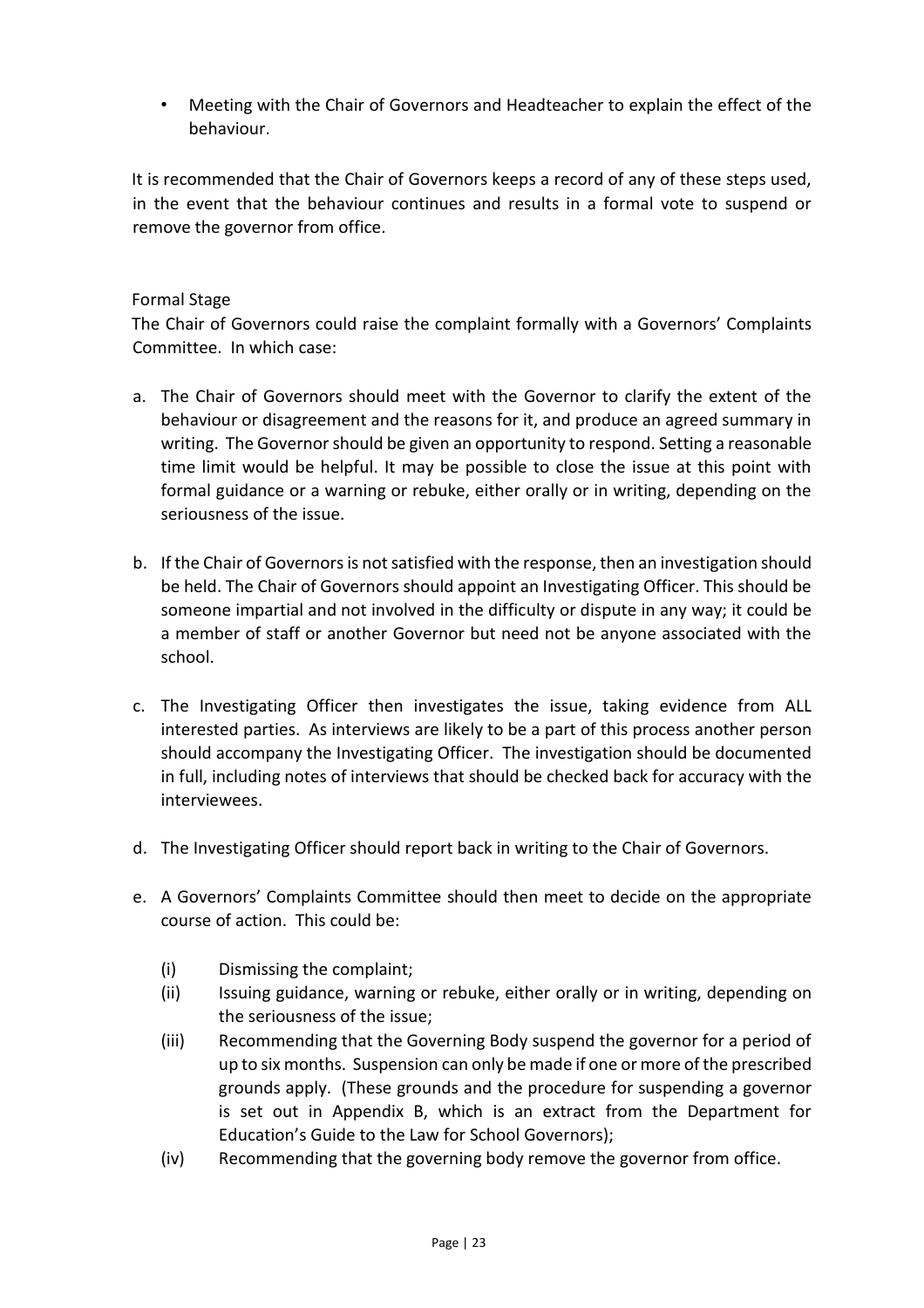Removal from office can only happen/be applied in certain circumstances and to certain categories of governor. (Please see below).

#### Removal of Governors from Office

If, following the suspension of a governor, problems with the actions and behaviour relating to an individual Governor continue, in some circumstances governors may be removed from office. This is largely dependent upon the category of governor concerned and the basic principle is that a governor may be removed from office by the body that appointed them. Therefore, on the basis that the Governing Body appoints the following categories of Governor, accordingly, the Governing Body may remove them from office:

- Community Governors.
- Parent Governors who have been appointed by the Governing Body.

NB It is important to note that Parent Governors who have been elected by parents of pupils at the school may not be removed by the governing body);

- Any Sponsor Governors (Sponsor Governors may also be removed at the request of the nominating body).
- Associate Governors.

LA and Foundation Governors may be removed from office by the person/body that appointed them.

NB - the Governing Body may not remove any Staff Governors.

#### Disqualification from Office

The School Governance (Constitution) (England) Regulations require that:

- 1. A Governor must be disqualified from office if any of the restrictions set out in Appendix C apply.
- 2. A Governor must also be disqualified if s/he has failed to attend meetings of the Governing Body for a continuous period of six months, without the consent of the Governing Body. This period must begin with the date of the first such meeting s/he has failed to attend and, on the expiry of six months; s/he must be disqualified from continuing to hold office as a Governor of the school.
- 3. However, a Foundation Governor (other than an ex officio Governor), LA Governor, Community Governor, partnership governor or sponsor governor who has been disqualified as a Governor of a school under paragraph 2 above is not qualified for election, nomination, or appointment as a governor of any category at that school during the twelve months immediately following his/her disqualification under paragraph 2 above.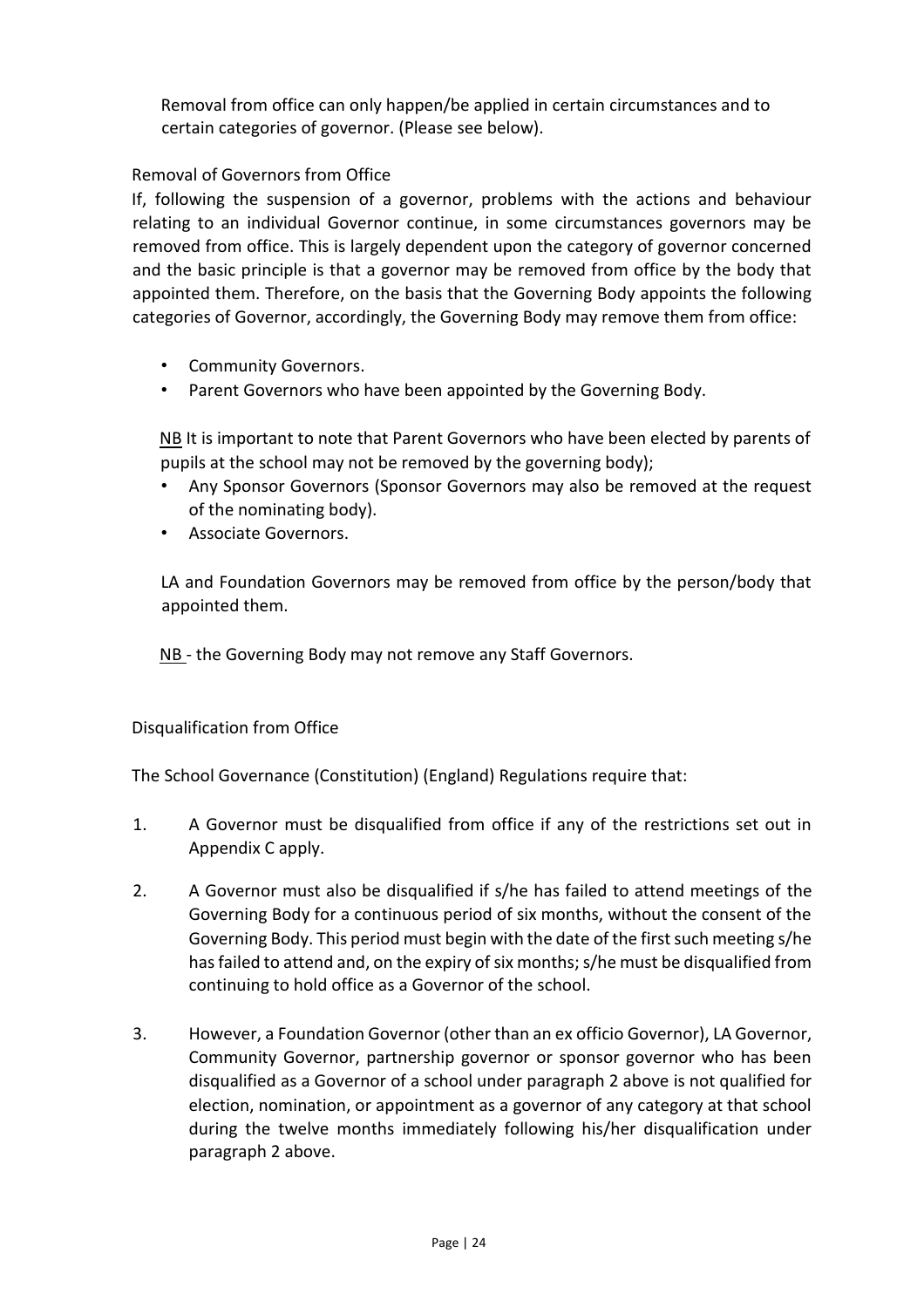#### A CODE OF CONDUCT FOR GOVERNORS

Governors should abide by the following key principles:

- to act with integrity, objectivity and honesty, in the best interests of the school;
- to work as a member of a team the Governing Body at all times and be loyal to collective decisions made by the Governing Body;
- to recognise that all Governors have the same rights and responsibilities unless particular responsibilities are conferred on them by the full Governing Body.

To do this, all Governors are expected to:

- attend meetings promptly, regularly and for the full time;
- prepare for meetings by reading papers beforehand;
- listen to and respect the views of others;
- express their own views clearly and succinctly;
- take their fair share of work/positions of responsibility;
- attend training and take responsibility for their own learning and development as a governor;
- know, understand and work within legal requirements.

All governors must:

- respect confidentiality;
- support decisions of the Governing Body in public;
- report any evidence of fraud, corruption or misconduct to an appropriate person or authority;
- consent to a confidential criminal record check to ensure that they are not disqualified and to meet child protection requirements.

#### Appendix B

#### SUSPENSION OF GOVERNORS

- 1. In certain prescribed circumstances, the Governing Body can decide to suspend a Governor for a period of up to six months. The Governing Body can only suspend a Governor if one or more of the following grounds apply.
	- The Governor is paid to work at the school and is the subject of disciplinary proceedings in relation to his or her employment.
	- The Governor is the subject of any court or tribunal proceedings, the outcome of which may be that he or she is disqualified from continuing to hold office as a governor under Schedule 6 of the Constitution Regulations.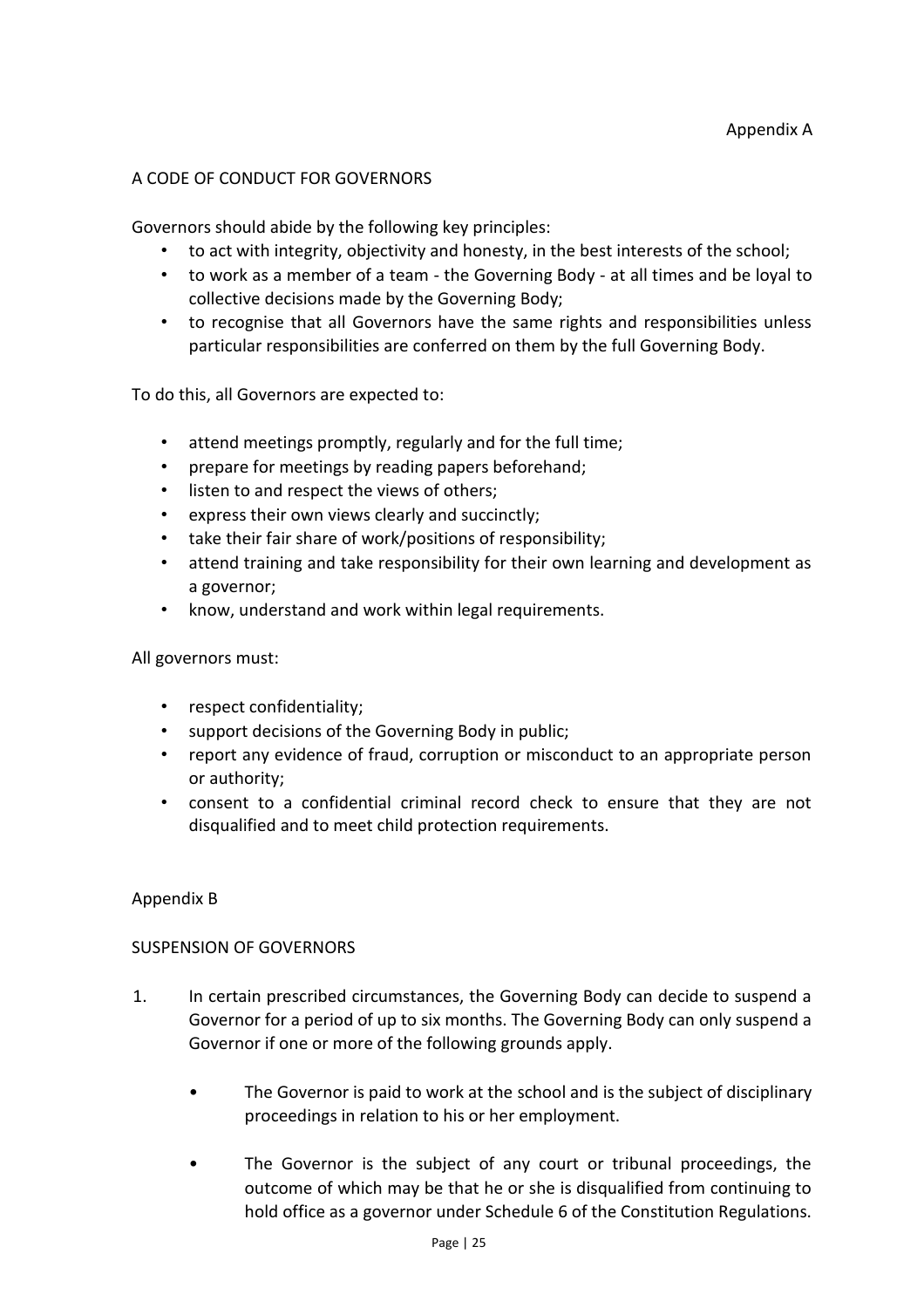- The Governor has acted in a way that is inconsistent with the school's ethos or religious character and has brought, or is likely to bring, the school, the Governing Body or his or her office of Governor into disrepute.
- The Governor is in breach of his or her duty of confidentiality to the school, the staff or to the pupils.
- 2. A Governing Body can vote to suspend a Governor on any of the above grounds but does not have to do so. The Governing Body should only use suspension as a last resort after seeking to resolve any difficulties or disputes in more constructive ways.
- 3. Any motion to suspend must be specified as an agenda item of a meeting for which at least seven days' notice must be given. Before the Governing Body votes to suspend a Governor, the Governor proposing the suspension must give the reasons for doing so.
- 4. The Governor proposed to be suspended must be given the opportunity to make a statement in response before withdrawing from the meeting and a vote then takes place.
- 5. A Governor who has been suspended must be given notice of any meetings and must be sent agendas, reports and papers for any meetings during his or her suspension.
- 6. A Governor who has been suspended cannot be disqualified from holding office for failure to attend meetings under Paragraph 5 of Schedule 6 of the Constitution Regulations.

#### Appendix C

#### RESTRICTIONS PREVENTING PEOPLE FROM BECOMING A PARENT GOVERNOR

A parent of a registered pupil at the school is disqualified from standing for election, or being appointed as a parent governor, if he/she is:

- an elected member of Wakefield Metropolitan District Council; or
- paid to work at the school for more than 500 hours in any consecutive twelve month period (at the time of the election or appointment).

#### RESTRICTIONS PREVENTING PEOPLE FROM BECOMING A SCHOOL GOVERNOR

The restrictions detailed below disqualify the following from becoming school governors:

- people aged under 18;
- registered pupils at the school;